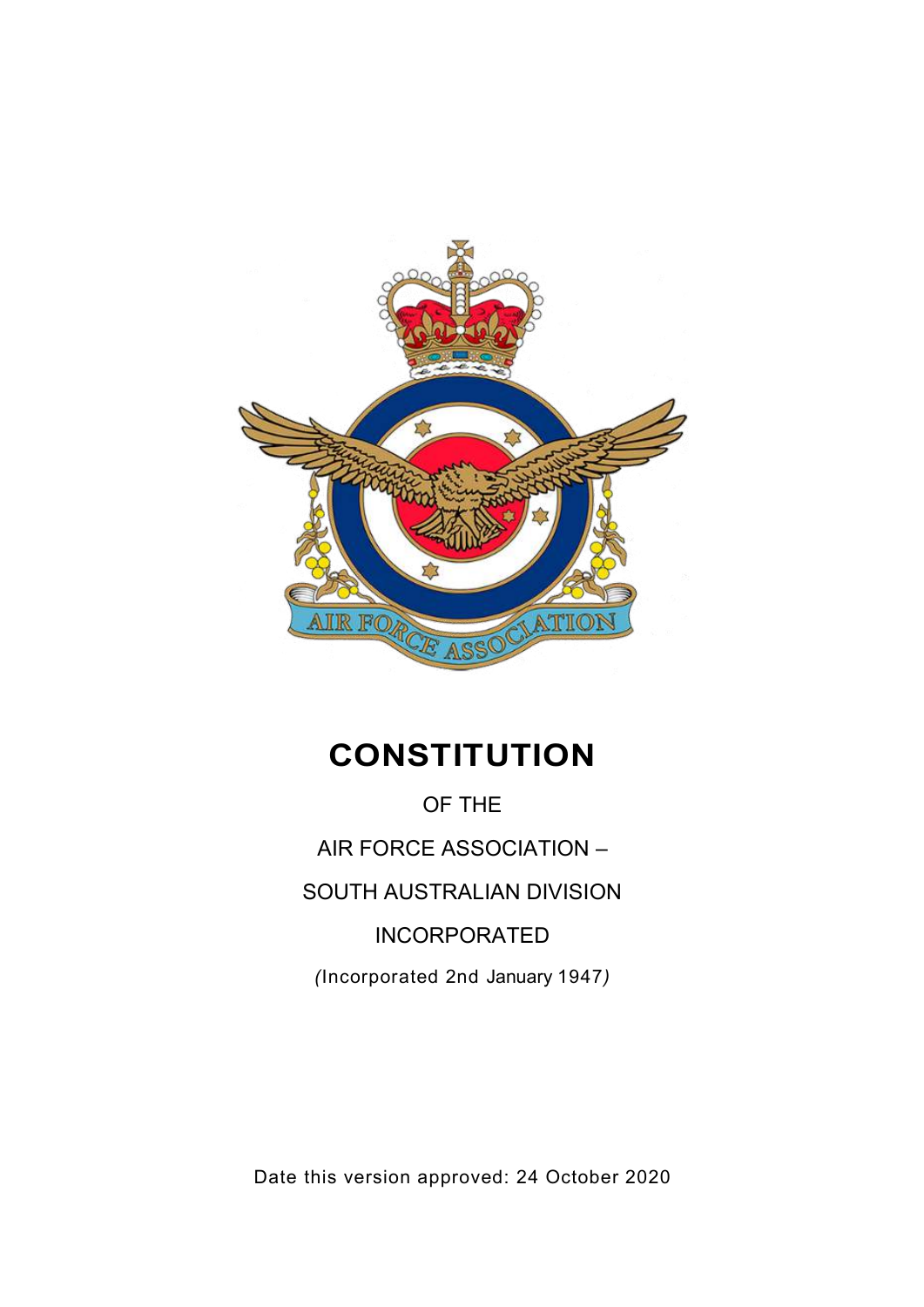## **AIR FORCE ASSOCIATION –**

## **SOUTH AUSTRALIAN DIVISION**

## **INCORPORATED**

## **INDEX**

|                                                  | Clause         | Page(s)         |
|--------------------------------------------------|----------------|-----------------|
| Preamble                                         |                | 4               |
| <b>PART 1 - PRELIMINARY</b>                      | Clause         | Page(s)         |
| Name                                             |                | 4               |
| <b>Short Title</b>                               | $\overline{2}$ | $\overline{4}$  |
| <b>Definitions</b>                               | $\overline{3}$ | $4 - 5$         |
| Interpretation                                   | 4              | 5               |
| <b>Objects and Purposes</b>                      | 5              | 5               |
| Powers                                           | 6              | 5               |
| Responsibility of this Association               | 7              | $\overline{5}$  |
| <b>Application of Assets</b>                     | 8              | $\overline{5}$  |
| <b>PART 2 - MEMBERSHIP</b>                       | Clause         | Page(s)         |
| <b>Membership Classes</b>                        | 9              | 6               |
| <b>Ordinary Membership</b>                       | 10             | 6               |
| ife Membership                                   | 11             | $6 - 7$         |
| Service Membership                               | 12             |                 |
| Corporate Membership                             | 13             | 7               |
| <b>Honorary Membership</b>                       | 14             | $\overline{7}$  |
| <b>Associate Membership</b>                      | 15             | $7 - 8$         |
| Junior Membership                                | 16             | 8               |
| <b>PART 3 - MEMBERSHIP CONSIDERATIONS</b>        | Clause         | Page(s)         |
| <b>Application for Membership</b>                | 17             | 8               |
| Multiple Membership                              | 18             | 8               |
| <b>General Register</b>                          | 19             | 9               |
| <b>Annual Subscriptions</b>                      | 20             | $\overline{9}$  |
| <b>Rights of Members</b>                         | 21             | $\overline{9}$  |
| <b>Obligations of Members</b>                    | 22             | $9 - 10$        |
| Resignation                                      | 23<br>24       | 10              |
| <b>Suspension and Expulsion</b><br>Reinstatement | 25             | $10 - 11$<br>11 |
| <b>Resolution of Internal Disputes</b>           | 26             | 11              |
| apel Badges                                      | 27             | 11              |
| PART 4 - ASSOCIATION AWARDS                      | Clause         | Page(s)         |
| <b>Distinguished Service Award</b>               | 28             | $11 - 12$       |
| <b>Certificate of Merit</b>                      | 29             | 12              |
| <b>Testimony of Appreciation</b>                 | 30             | 12              |
| <b>Fifty Year Certificate</b>                    | 31             | 12              |
| PART 5 - ANNUAL GENERAL AND SPECIAL GENERAL      | Clause         | Page(s)         |
| <b>MEETINGS OF MEMBERS</b>                       |                |                 |
| <b>Annual General Meetings</b>                   | 32             | $12 - 13$       |
| <b>Special General Meetings</b>                  | 33             | $13 - 14$       |
| <b>PART 6 - STATE COUNCIL</b>                    | Clause         | Page(s)         |
| <b>Composition and Administration</b>            | 34             | $14 - 16$       |
| <b>State Executive</b>                           | 35             | 16              |
| Delegation by State Council to Sub- Committees   | 36             | 16              |
| By-laws                                          | 37             | 17              |
| <b>PART 7 - BRANCHES</b>                         | Clause         | Page(s)         |
| <b>Establishment by State Council</b>            | 38             | 17              |
| Responsibility of Unincorporated Branches        | 39             | $17 - 18$       |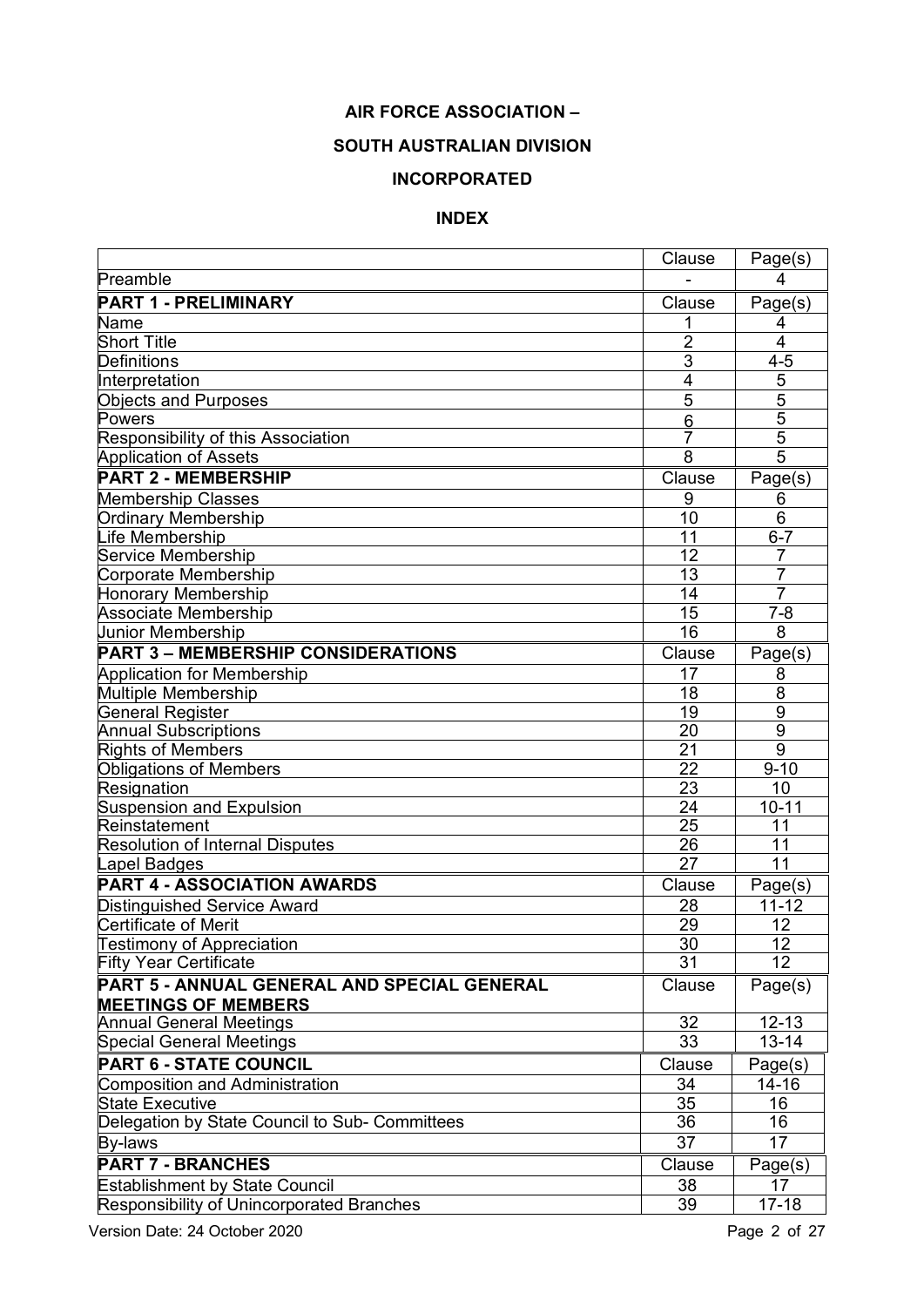|                                                            | Clause          | Page(s)         |
|------------------------------------------------------------|-----------------|-----------------|
| Provisional Branch Committee and Inaugural Meeting         | 40              | 18              |
| <b>Election of Branch Committee</b>                        | 41              | 18              |
| Vacancies and Removal from Office                          | 42              | 18-19           |
| Powers and Duties of Branch Committees                     | 43              | 19              |
| <b>Branch Executive</b>                                    | 44              | 19              |
| <b>Branch Committee Meetings</b>                           | 45              | 19-20           |
| <b>Branch Annual General and Ordinary General Meetings</b> | 46              | 20              |
| <b>Branch Trustees</b>                                     | 47              | 20              |
| <b>Disposal of Assets</b>                                  | 48              | 21              |
| <b>PART 8 - GENERAL PROCEDURES</b>                         | Clause          | Page(s)         |
| Divisional Trustees - Appointment and Removal              | 49              | 21              |
| <b>Special Resolution</b>                                  | 50              | 21              |
| <b>Minutes of Meetings</b>                                 | 51              | 21              |
| <b>Admission to Meetings</b>                               | 52              | 21              |
| <b>Voting and Elections</b>                                | 53              | 22              |
| Scrutineers                                                | 54              | 22              |
| <b>Returning Officer</b>                                   | $\overline{55}$ | $\overline{22}$ |
| <b>PART 9 - FUNDS</b>                                      | Clause          | Page(s)         |
| Source of Funds                                            | 56              | 23              |
| Management of Funds                                        | 57              | 23              |
| Duties of the Treasurer                                    | 58              | $23 - 24$       |
| <b>Financial Year</b>                                      | 59              | 24              |
| <b>Accounts, Audit and Reports</b>                         | 60              | 24              |
| <b>PART 10 - MISCELLANEOUS</b>                             | Clause          | Page(s)         |
| Duties of the Secretary                                    | 61              | 24              |
| Common Seal                                                | 62              | 24-25           |
| Association Minute Book, Records, etc                      | 63              | 25              |
| Public Officer                                             | 64              | 25              |
| Member's Liability                                         | 65              | 25              |
| Indemnity                                                  | 66              | 25              |
| Amendment of Constitution, Objects or Name                 | 67              | 25              |
| <b>Access to Books</b>                                     | 68              | 25-26           |
| Copies of Constitution and By-laws                         | 69              | 26              |
| Payment etc of Office Bearers and Members                  | 70              | 26              |
| <b>Ordinary General Meetings</b>                           | 71              | 26              |
| Affiliation of Organisations                               | 72              | 26              |
| Dissolution                                                | 73              | 26-27           |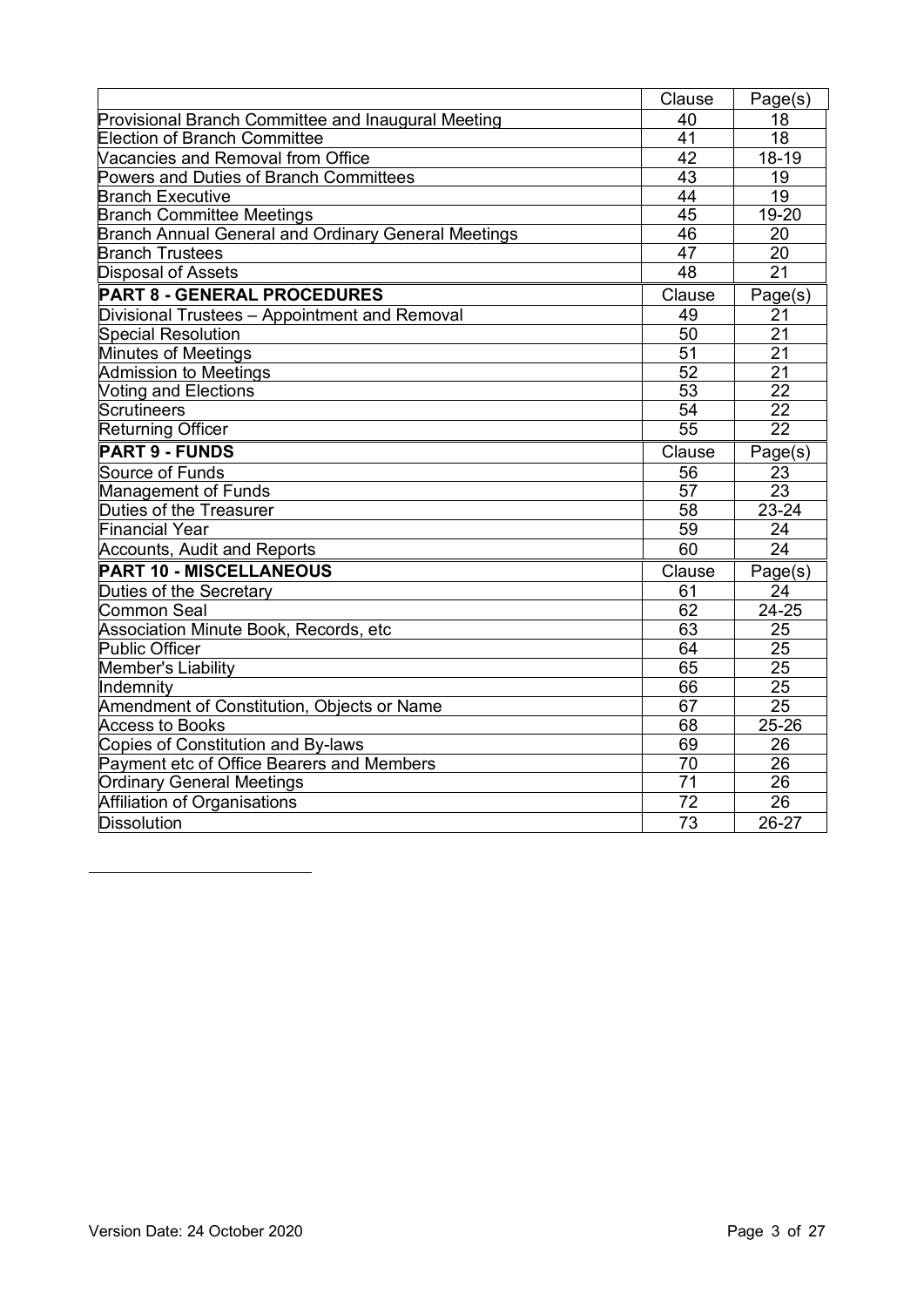# **AIR FORCE ASSOCIATION – SOUTH AUSTRALIAN DIVISION INCORPORATED**

## **CONSTITUTION**

## **PREAMBLE**

- 1. As a not for profit organisation, The Air Force Association Ltd is the peak veterans support organisation for Air Force and ex-Air Force members and their families in Australia. As the peak body, it is recognised by Government and other veterans' organisations as the representative organisation for serving and ex-serving members, with a primary goal of providing assistance to fellow members. It does this through its four principal roles of Advocacy, Assistance, Commemoration and Heritage and Camaraderie.
- 2. As one of the oldest veteran support organisations, the Air Force Association has been influential in advocating for ex-RAAF members' needs resulting from service in World War 1, World War 2, post war Southeast Asia, peacekeeping operations and in more recent years, the high operational tempo of today's modern Air Force. Originally called the Australian Flying Corps Association, a Division was established in South Australia in 1930. With the advent of World War 2 and the return of RAAF members the title of the AFC Associations throughout Australia were changed to Air Force Associations in 1943.
- 3. In 1984 the name of the association changed to the RAAF Association. This was followed in 1995 by the National Council adopting the title of the Australian Flying Corps and Royal Australian Air Force Association Incorporated. In 2017 the Association reverted to Air Force Association.
- 4. The Air Force Association is a federation of seven separate Divisions, one in each state and the ACT, with a governing Board. A total of 41 branches have been established at various times within the South Australian Division, but at the date of this Constitution only four continue to exist.

## **PART 1 - PRELIMINARY**

## NAME

1. The name of the Association shall be:

## **AIR FORCE ASSOCIATION – SOUTH AUSTRALIAN DIVISION INCORPORATED**

Hereinafter referred to as "this Association"

## SHORT TITLE

2. The short title of this Association shall be:

AFA (SA)

## **DEFINITIONS**

- 3. In this Constitution:
	- (1) "Advocate" means to put a case on someone else's behalf/publicly recommend or support;
	- (2) "Air Force" means the Royal Australian Air Force;
	- (3) "Air Force Family" means serving and ex-serving members of the Air Force and their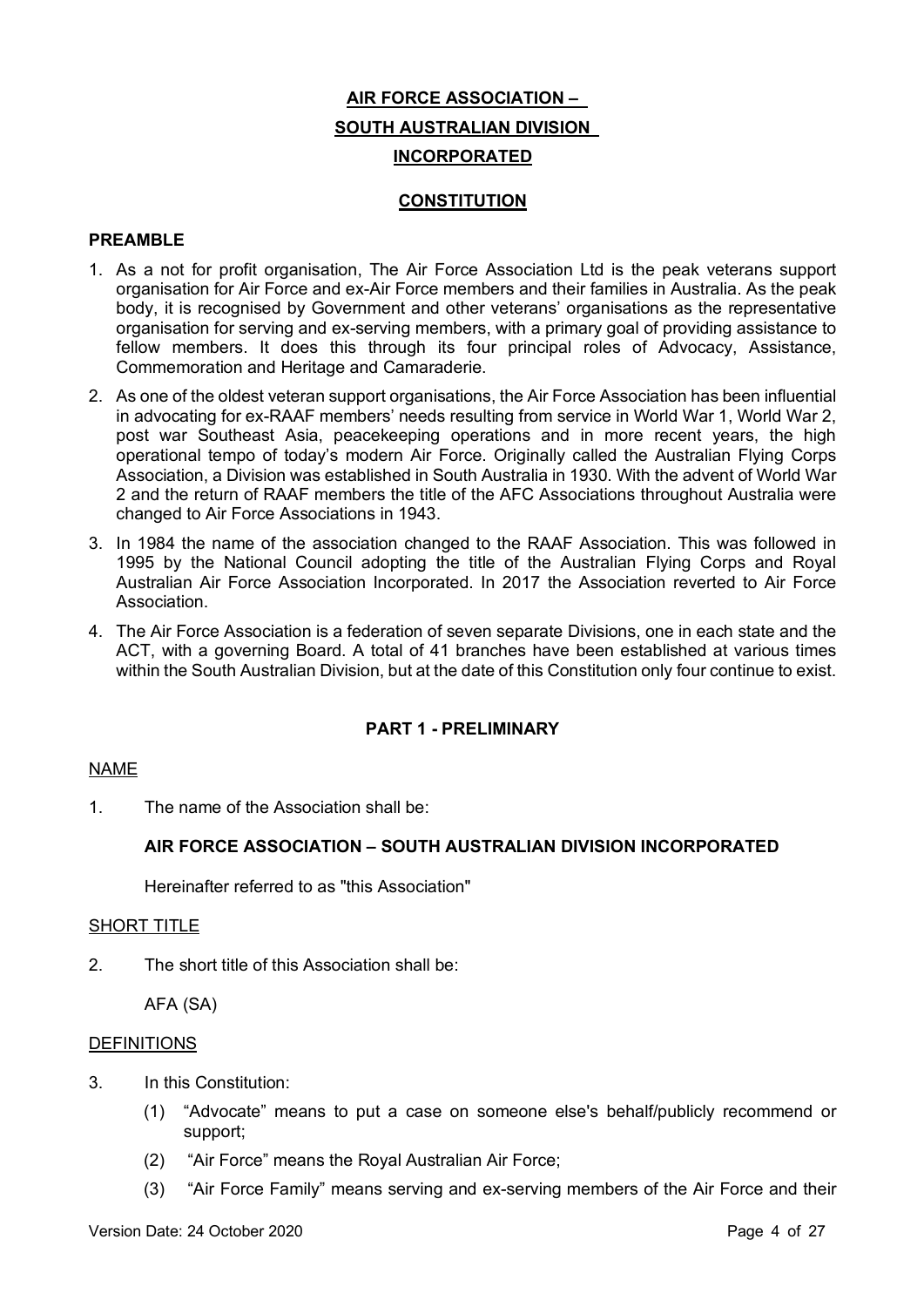dependants;

- (4) "Division" means a State Division of the Air Force Association Limited;
- (5) "Financial member" includes an ordinary member, a Life Member, and a Fully Subscribed Member;
- (6) "National Board" means the National Board of the Air Force Association (AFA) Limited;
- (7) "National Executive" means the Executive of the National Board of the Air Force Association Limited;
- (8) "The Act" means the *Associations Incorporation Act 1985* and the Regulations made under that Act;
- (9) "Well-being" means the experience of health, happiness, and prosperity.

## INTERPRETATION

- 4. In this Constitution:
	- (1) Every word in the singular number includes the plural and vice versa;
	- (2) Every word implying a particular gender includes the other genders; and
	- (3) Unless the contrary intention appears, a requirement that something is in writing will be met if it is produced by electronic, photographic, lithographic or other means by which it can readily be read and reproduced.
	- (4) Unless the contrary intention appears, a requirement that a notice or document is forwarded will be met if it is sent to the person or body by post to the registered address or sent by electronic means in a form by which it can readily be read and reproduced.

## OBJECTS AND PURPOSES

- 5. The objects and purposes for which this Association is established are, for the benefit of and in the interest of members, to:
	- (1) Advocate for and support the Well-being of all members of the Air Force Family.
	- (2) Support the Air Force, its history, heritage and traditions.
	- (3) Honour the life, service and memory of Air Force members.

## **POWERS**

6. The powers of this Association shall include all of the powers conferred by Section 25 of the Act PROVIDED THAT such powers are exercised in the interests of this Association and its members, in furtherance of the objects and purposes of this Association as set out in this Constitution.

## RESPONSIBILITY OF THIS ASSOCIATION

7. This Association is a division of the Air Force Association Limited and is subject to the applicable rules prescribed from time to time by the National Board.

## APPLICATION OF ASSETS

8. The income and assets of this Association shall be applied solely towards the attainment of the objects of this Association, and no part thereof shall be paid or transferred directly or indirectly by way of dividend, bonus or otherwise by way of profit to any member of this Association **PROVIDED THAT** any member of this Association may be paid or reimbursed for expenses properly incurred on behalf of the Association.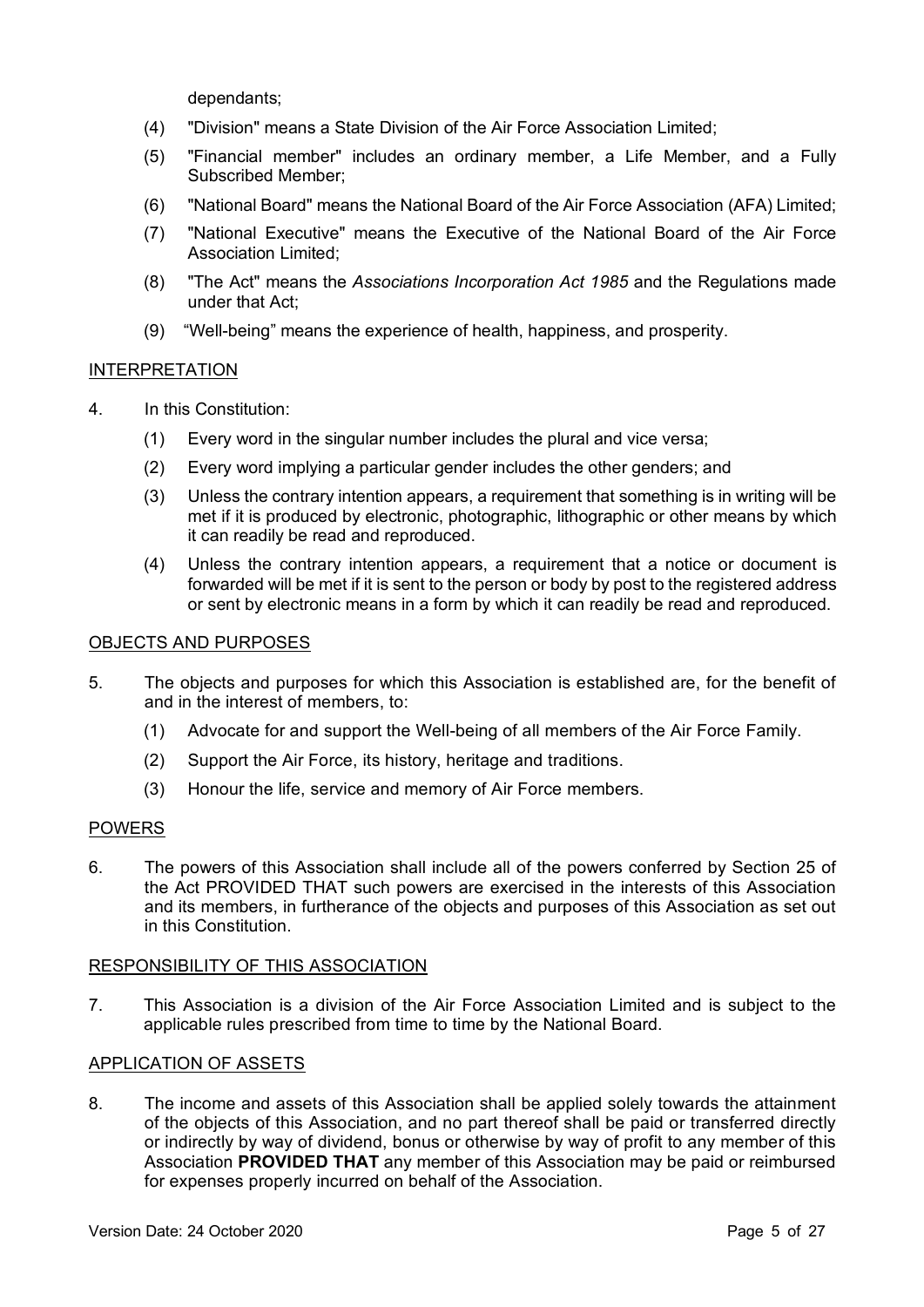## **PART 2 - MEMBERSHIP**

#### MEMBERSHIP CLASSES

- 9. (1) Subject to this Constitution, persons of good character may apply for membership of this Association in one of the following membership classes:
	- (a) Ordinary member.
	- (b) Life member.
	- (c) Service member.
	- (d) Corporate member.
	- (e) Honorary member.
	- (f) Associate member.
	- (g) Junior member.
	- (2) The membership type called Fully Subscribed Member is no longer available but some current members are still fully subscribed members. From 1977 to 1998 financial members of this Association who were declared Totally and Permanently Incapacitated were able to be admitted into this membership type. They have the same status, rights and obligations of an ordinary member but are not required to pay an annual subscription.

## ORDINARY MEMBERSHIP

- 10. (1) A person of good character may apply on the nomination form to be an ordinary member of this Association.
	- (2) To be admitted as an Ordinary Member the person must:
		- (a) Be 18 years of age or over;
		- (b) Have completed and submitted the membership application form in writing;
		- (c) Subscribe to the Objects/Purposes (found on the application form);
		- (d) Have formally agreed in writing to follow the rules of this Association;
		- (e) Have paid the annual subscription (if any) set from time to time by State Council; and
		- (f) Be accepted as an ordinary member by State Council.
	- (3) Each ordinary member has the right to vote; the right to be given notice of and attend general meetings and be heard at general meetings; the right to access accounting records and other documents of this Association in accordance with clause 68 of this Constitution; and the right to nominate and hold office in this Association.

## LIFE MEMBERSHIP

- 11. (1) Any member who has provided conspicuous and valuable services to this Association may be recommended by State Council for the distinction of Life Membership.
	- (2) Whenever it is proposed that Life Membership be conferred on a member, a notice of such proposal supported by a written recommendation setting out the history in and service to this Association by the member proposed, shall be forwarded at any time to the State Secretary for consideration by State Council.
	- (3) State Council shall consider all such proposals for Life Membership and shall forward to the National Board in writing its recommendations for endorsement of an award of Life Membership in the case of those proposals it has approved.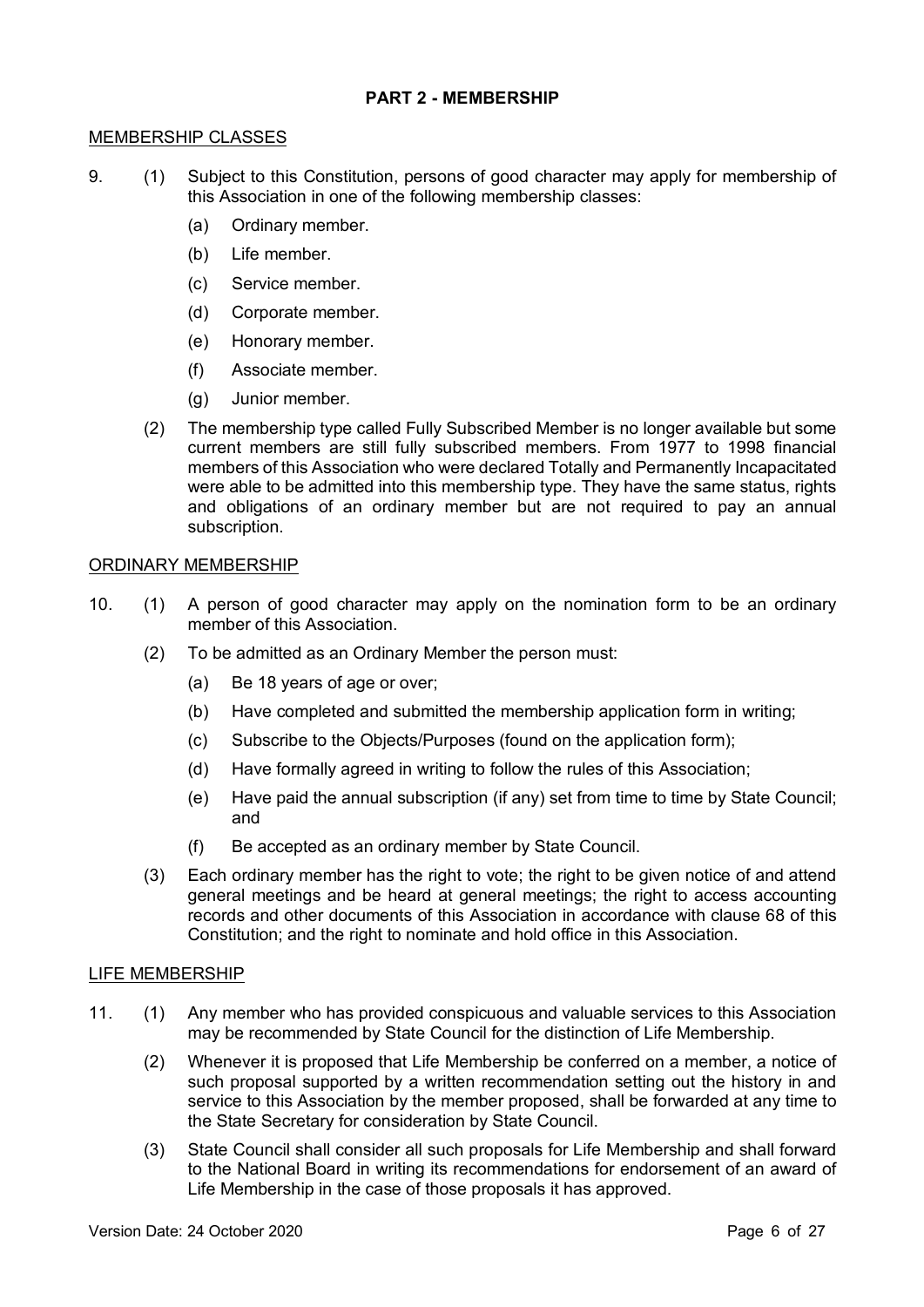- (4) In the event that a proposal for Life Membership be not approved by State Council for endorsement by the National Board, the proposal may be resubmitted at a later date to State Council for fresh consideration.
- (5) The total number of awards of Life Membership granted to members of this Association in each year shall be as prescribed from time to time by the National Board.
- (6) In the case of a member becoming a Life Member, he shall have the rights and obligations of an ordinary member, other than the obligation to pay an annual subscription or levy.

#### SERVICE MEMBERSHIP

- 12. (1) A person serving in the Australian Defence Force may, during that service, apply to be a Service Member of this Association.
	- (2) A person serving in an Allied Defence Force as a Liaison or Exchange Officer to the Australian Defence Force may, during that service and attachment, apply to be a Service Member of this Association.
	- (3) A Service Member is not required to pay an annual subscription fee and is not entitled to vote or hold office.

## CORPORATE MEMBERSHIP

- 13. (1) A business operating within Australia may apply to State Council to be a Corporate Member.
	- (2) The nominated representative(s) of a Corporate Member may attend any General Meeting or event, can speak at a general meeting with the permission of the Chair but not be entitled to vote or hold office.

#### HONORARY MEMBERSHIP

- 14. (1) Any person who, in the opinion of State Council, is entitled to such distinction, for whom membership would be meaningful and helpful to this Association, may be admitted by State Council as an Honorary Member for such time as State Council may determine.
	- (2) Any Honorary Member:
		- (a) Must be 18 years of age or over;
		- (b) Shall not pay an annual subscription or levy;
		- (c) Has no right to vote and no right to be elected as an office bearer but may be heard at meetings of this Association with the permission of the Chair; and
		- (d) Has all of the other rights and obligations of membership as found in this Constitution and in the By-laws.

#### ASSOCIATE MEMBERSHIP

- 15. (1) A person who is not eligible for any other class of membership may apply on the nomination form to be an associate member of this Association.
	- (2) An Associate Member:
		- (a) Must be 18 years of age or over;
		- (b) May not pay an annual subscription or levy, as determined from time to time by State Council;
		- (c) Has no right to vote and no right to be elected as an office bearer but may be heard at meetings of this Association with the permission of the Chair; and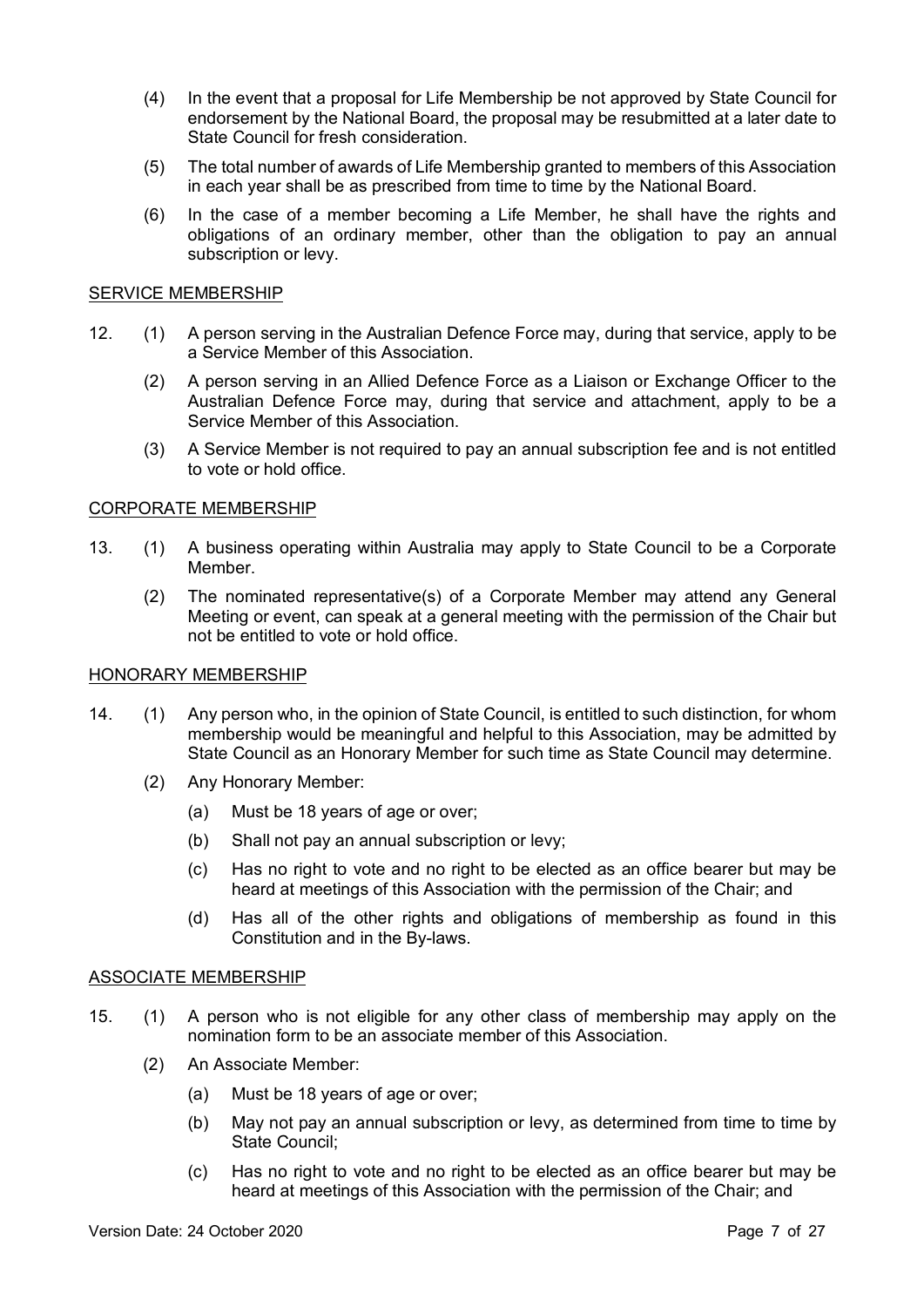(d) Has all of the other rights and obligations of membership as found in this Constitution and in the By-laws.

## JUNIOR MEMBERSHIP

- 16. (1) Young persons between the ages of eight and eighteen years who are members of Australian Air Force Cadets, The Australian Air League or similar youth organisations and other young persons interested in aviation, may apply to be enrolled as Junior Members of this Association.
	- (2) The rights and obligations of Junior Members shall be as declared from time to time by the National Board.

## **PART 3 – MEMBERSHIP CONSIDERATIONS**

## APPLICATION FOR MEMBERSHIP

- 17. (1) Any person desiring to be a member of this Association must apply on the prescribed form of application to the State Council or Branch Committee, as the case may be.
	- (2) An applicant must declare that he or she will abide by the provisions of this Association's Constitution and By-laws/
	- (3) State Council or a Branch Committee shall have power to accept or reject an application whether the applicant has complied with the requirements in Part 2 or not. Members of State Council or a Branch Committee are not required, nor can they be compelled to provide, any reason for rejection. Any person refused admission to membership by State Council or a Branch Committee may appeal to the National Board against the decision and the decision of the National Board shall be final.
	- (4) Upon a proposal for membership being properly submitted and accepted and the applicant paying the required subscription, the person named in the form of application shall, as soon as possible, be notified in writing of acceptance.
	- (5) The State Council or a Branch Committee shall cause the applicant's name and address to be entered in the Register.
	- (6) An applicant becomes a Member and is entitled to exercise the rights of membership when the applicant's name is entered in the Register.
	- (7) If an applicant is rejected for membership, the applicant must be notified in writing as soon as practicable.

## MULTIPLE MEMBERSHIP

- 18. (1) An ordinary member may be a member of more than one Branch of this Association.
	- (2) A Multi Member, except one who is a Life Member, shall pay to each additional Branch of which he is a member, an annual fee which shall be retained by the Branch. This annual fee shall be twenty-five percent (25%) of the annual subscriptions as from time to time determined by State Council.
	- (3) Subject to sub-clause (4), a Multi Members shall be entitled to all rights, benefits and privileges and be subject to all obligation of membership in the Branch in which Multiple Membership has been granted.
	- (4) This Association may by Special Resolution passed at an Annual General or Special Meeting of members (which resolution may be rescinded or varied from time to time) resolve not to admit Multiple Members.
	- (5) A financial member of another Division of the Air Force Association may be recorded as a Multiple Member of this Association. No subscriptions will be collected or paid in respect of the member.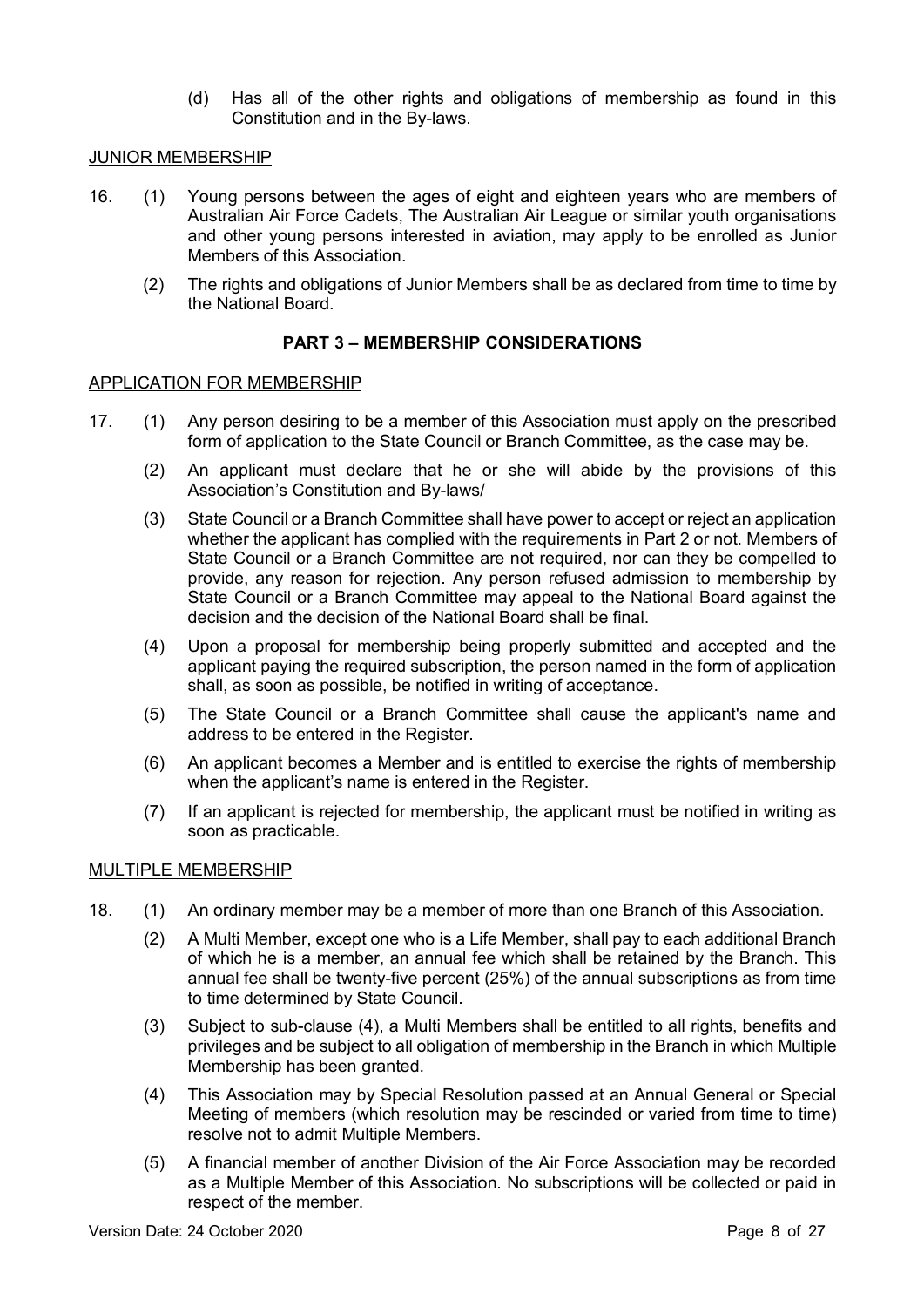## GENERAL REGISTER

- 19. (1) A record (called the General Register) of all members of this Association shall be kept by the State Secretary and such General Register shall contain the name, address, date of commencement of membership, and such other particulars of each member as State Council may from time to time require.
	- (2) Members must provide this Association with the details required by the Association to keep the register complete and up to date.

## ANNUAL SUBSCRIPTIONS

- 20. (1) Annual subscriptions are payable for membership classes as set out in this Constitution at the rate from time to time prescribed by State Council **PROVIDED HOWEVER THAT** any admitted to membership after 30 September in any year may pay a sum equivalent to one hundred percent (100%) of the annual subscription to cover the balance of the year in which he joins and the next ensuing year.
	- (2) Each annual subscription shall be payable in advance by each member on or before 1 January in each year commencing 1 January and expiring on 31 December next following **PROVIDED HOWEVER THAT** a member shall be deemed to be in default so as to cease to be a member of this Association until after the last day of March in each year.
	- (3) State Council shall pay to the National Board not later than sixty days after receipt of each annual subscription a capitation fee equivalent to twenty-five percent (25%) thereof in respect of each member whose name is entered on the General Register of this Association.
	- (4) State Council shall pay to any properly constituted Branch as a capitation fee, twentyfive percent (25%) of each subscription paid by each member to this Association and whose name is entered on the register of such Branch.
	- (5) Where a Branch receives a subscription from a member it shall pay to State Council seventy-five percent (75%) of such subscriptions and retain twenty-five percent (25%) of such subscription by way of capitation fee.

## RIGHTS OF MEMBERS

- 21. (1) Each Member has:
	- (a) The rights conferred on the Member according to the membership type the Member is admitted to;
	- (b) The right to notice of meetings and to attend general meetings of all types as someone who can speak and vote or someone who can attend and observe as well as speak, providing leave to do so is granted by the Chair; and
	- (c) The right to access certain documents;
	- (d) In certain membership types, the right to nominate to hold formal roles in this Association and thus be part of the Association's governance framework; and
	- (e) The right to not be oppressed.
	- (2) In some cases, each member has access to certain benefits offered at the time membership was taken out or subsequently offered by an amendment to this Constitution or by-laws.

## OBLIGATIONS OF MEMBERS

22. (1) Each Member must: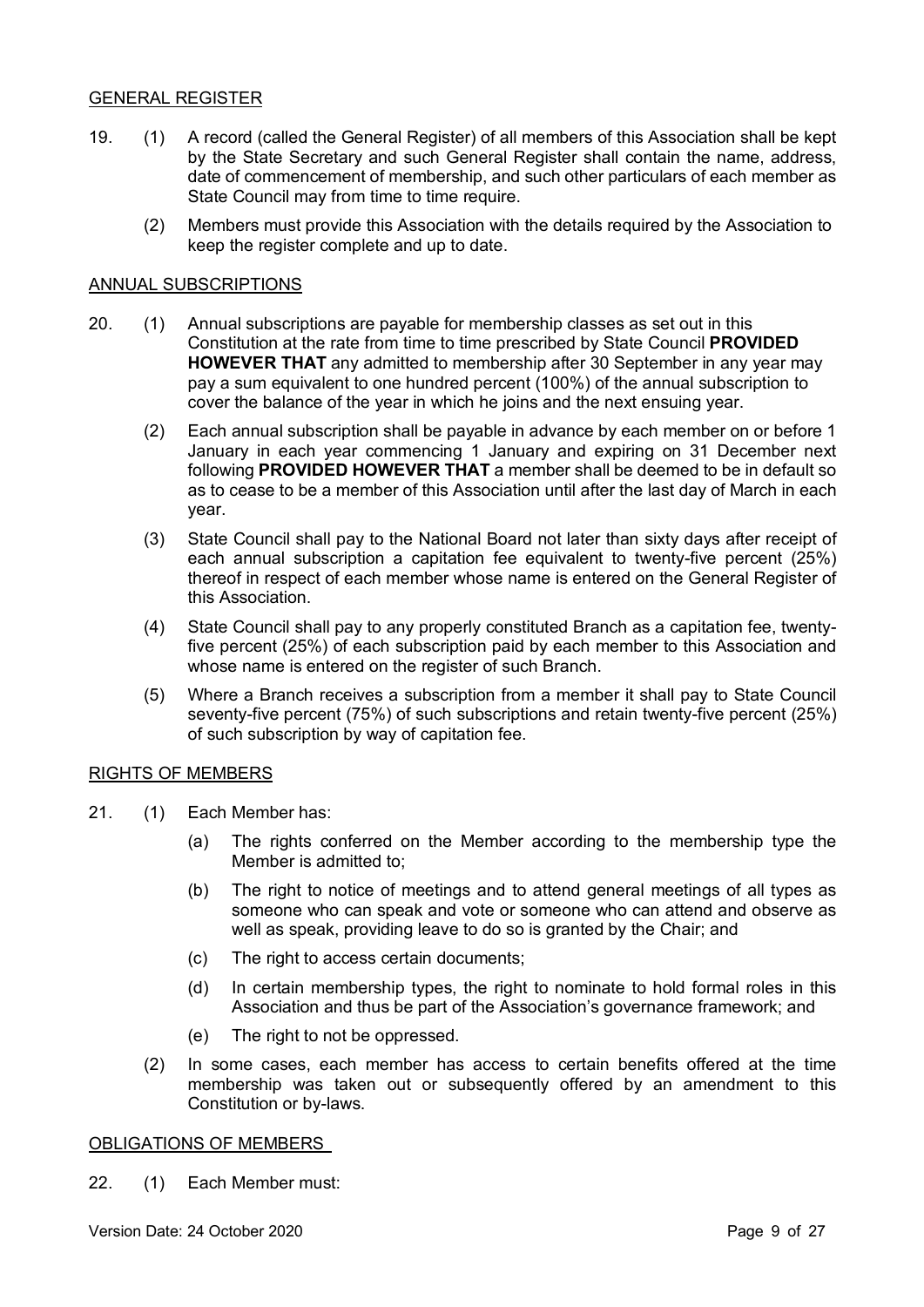- (a) Treat all staff, contractors and representatives of the Association or branch (as the case may be) with respect and courtesy at all times;
- (b) Maintain and enhance the standards, quality and reputation of both the Association and branch (as the case may be);
- (c) Not act in a manner unbecoming of a member or prejudicial to the objects or the interests or reputation the Association or branch (as the case may be); and
- (d) Pay any required annual subscriptions.
- (2) This Constitution forms a contract between each of the members and the Association or branch (as the case may be) and each member is bound by this Constitution and By-laws.

## **RESIGNATION**

23. A member may resign his membership by sending his resignation in writing to the State Secretary or the Secretary of the Branch in which he is enrolled or may tend the resignation verbally to an officer of State Council or the said Branch, at the same time returning his membership badge.

## SUSPENSION AND EXPULSION

- 24. (1) Any member who has infringed this Constitution or By-laws, including the non-payment of his annual subscription as and when due, or who is acting or who has acted in a manner considered by the State Council to be contrary to the interests of this Association may, either on the initiative of State Council or on consideration of a report made thereto by any members of this Association, be expelled from membership of this Association, or be suspended for such period as State Council may think fit.
	- (2) In particular, any member may be expelled whom State Council considers to be a member of or associated with any body or organisation, any of whose objects or activities are inconsistent with or subversive to the social, political or governmental institutions of the Commonwealth of Australia, or to have expressed views in sympathy with such objects or activities.
	- (3) State Council alone, shall have power to deal with any charge against a member involving the penalty of suspension or expulsion, at a Special Meeting of State Council convened for the purpose by not less than twenty-one days' notice in writing to such member, specifying the nature of the charge and the time and place of such State Council meeting and notifying that the member may attend such meeting for the purpose of being heard in defence of such charge, and PROVIDED HOWEVER THAT suspension or expulsion shall be effected only if seventy-five percent (75%) of State Council members are present and not less than Seventy-five percent (75%) of the votes exercised are in favour of the motion to suspend or expel. A member so expelled shall forfeit all claim to a return of the money paid by him to this Association by way of subscription. A member suspended or expelled from this Association by State Council may within fourteen days after the date of his suspension or expulsion appeal from the decision of State Council to the National Executive.
	- (4) A Branch Committee may suspend a member against whom a charge has been preferred, for a period not exceeding sixty days, when a hearing by State Council is pending.
	- (5) Membership of any Honorary Member may be cancelled by resolution of State Council for any cause which State Council may think fit and without giving any reason.
	- (6) No member or person whose membership has been suspended or cancelled shall be entitled to commence or prosecute any action or legal proceeding for defamation against any member of this Association who made a complaint, or who gave evidence thereon (verbally or in writing), or who exercised any power or duty as an executive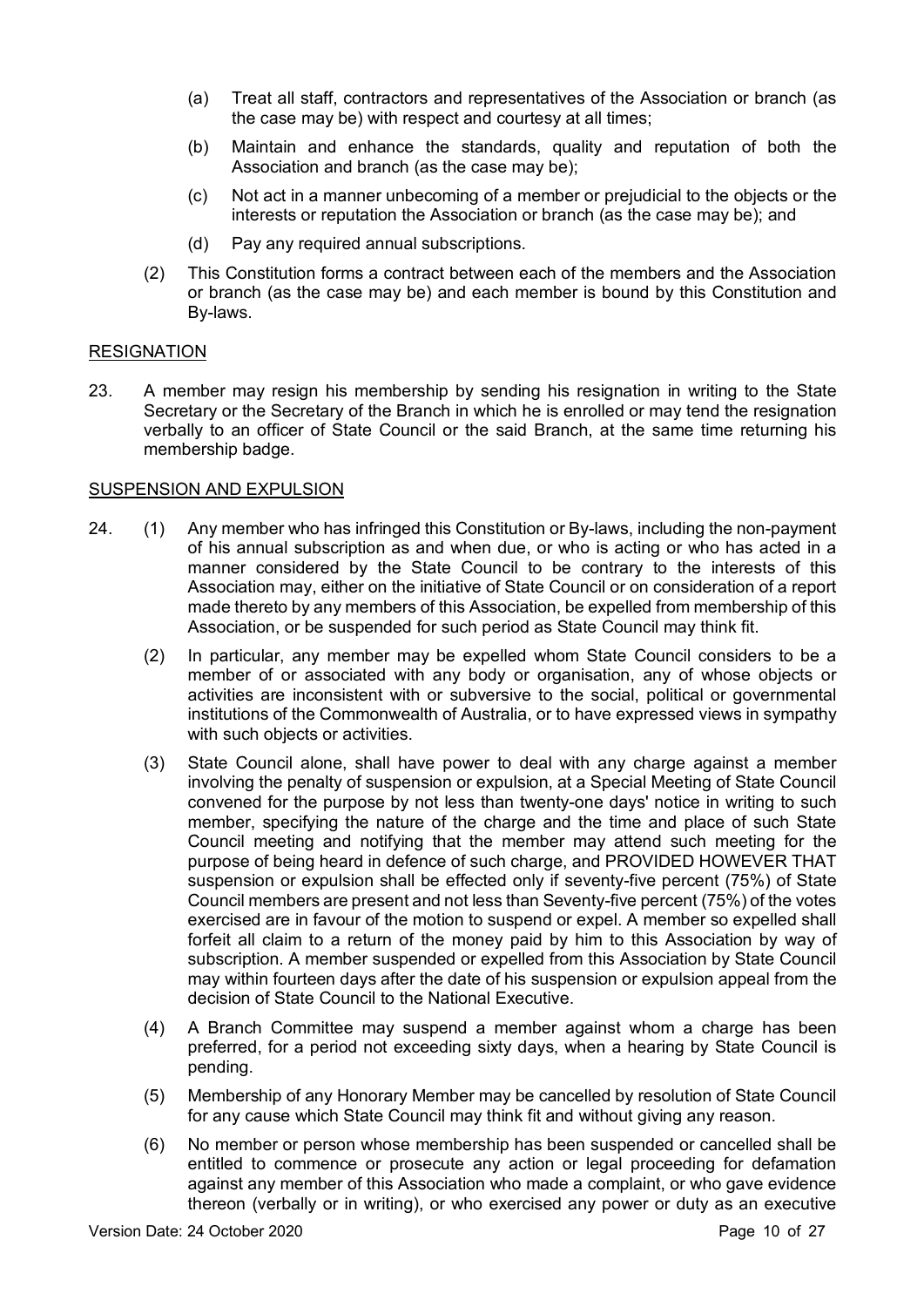officer or as a member of State Council, or as a member of any committee, it being a condition of membership of this Association that all complaints, notices, letters evidence and other matters arising under or incidental to any complaint, and the hearing and determination thereof, and all proceedings and utterances at any State Council meeting, Branch Committee meeting and General and Special Meetings in connection therewith, shall be privileged and protected accordingly, and should an action or legal proceedings be taken as aforesaid, this rule may be pleaded as an absolute bar thereto.

(7) A member may not be expelled under this clause unless the member has been afforded natural justice.

## REINSTATEMENT

- 25. (1) Any suspension or expulsion may be at any time revoked or modified by State Council.
	- (2) No person shall be reinstated on any Register until he has paid all arrears of subscriptions which would have become due had he remained a member PROVIDED HOWEVER THAT State Council may in is absolute discretion waive or reduce the amount payable.

## RESOLUTION OF INTERNAL DISPUTES

- 26. (1) Disputes between members (in their capacity as members) of this Association, and disputes between members and this Association shall be subject and be decided upon by mediation.
	- (2) State Council may establish procedures governing the hearing and determination of disputes, protests or complaints by or against members and any other matter involving the enforcement of this Constitution and By-laws.
	- (3) All proceedings relating to cases falling under this clause must be conducted according to the rules of natural justice.

## LAPEL BADGES

- 27. (1) A badge shall be issued to every member but such badge shall be returned to State Council upon the holder ceasing to be a member.
	- (2) Any member losing his badge may be issued with a new badge at a cost to be fixed by State Council.
	- (3) Any member whose badge has been damaged may, upon returning the badge to the State Secretary, be issued with a new badge at a cost to be fixed by State Council.
	- (4) A Life Membership badge shall be presented to each member becoming a Life Member.

## **PART 4 – ASSOCIATION AWARDS**

## DISTINGUISHED SERVICE AWARD

- 28. (1) This Association, in addition to any awards made by the National Board, shall have a State award known as the Distinguished Service Award. Any member whom this Association desires to honour other than granting the distinction of Life Membership, or the award of a Certificate of Merit may be awarded a Distinguished Service Award. This award can be conferred at any time.
	- (2) A Distinguished Service Award shall only be awarded to a member who has given outstanding service to this Association over a period of at least ten years, except in special cases. All proposals for such award shall be made by a written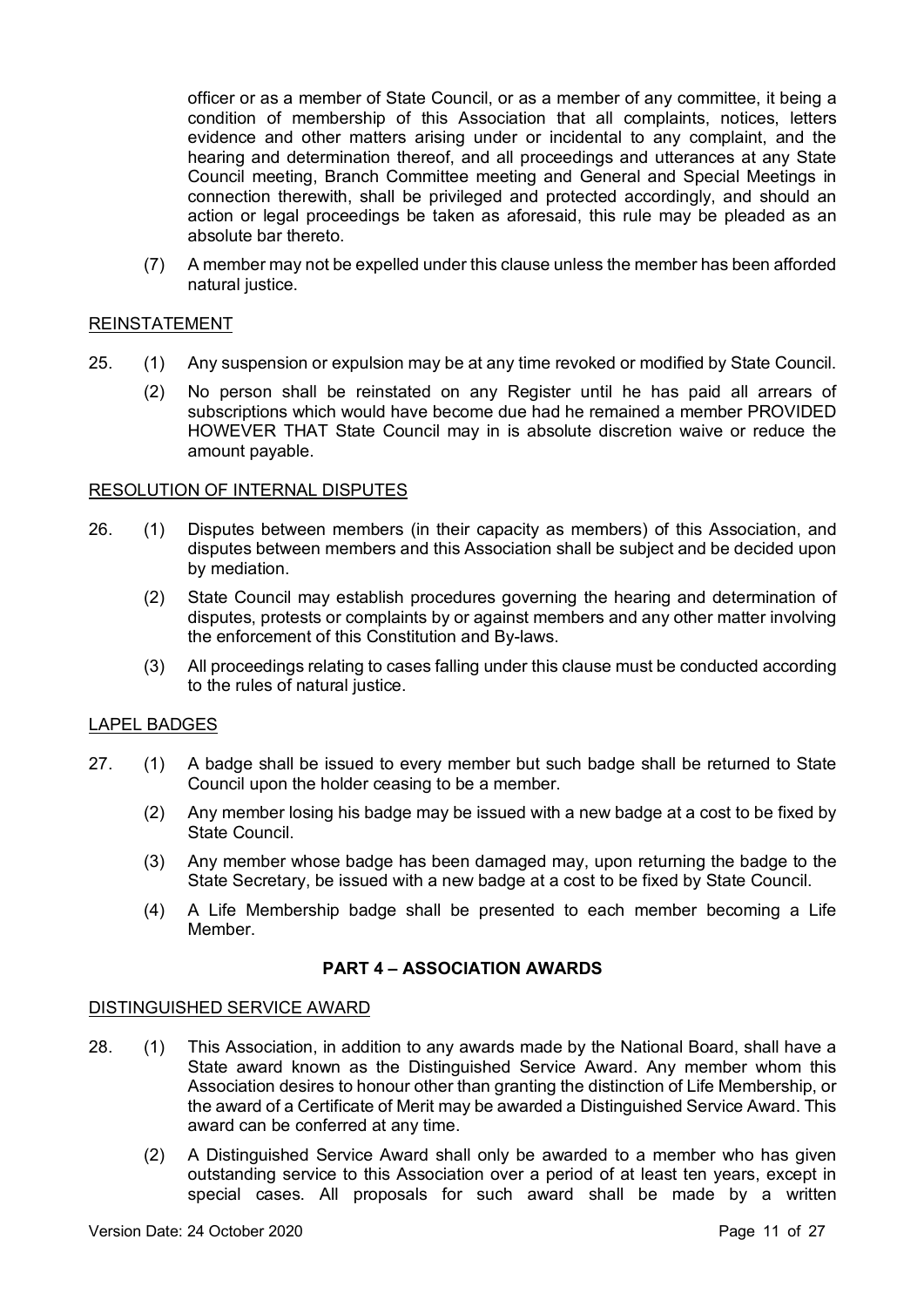recommendation, setting out the history in service to this Association or a Branch given by the member proposed for the award. All such recommendation may be received by State Council at any time.

(3) Distinguished Service Awards shall be granted on the recommendation of the State Executive to State Council, provided that any such recommendation is then approved, and the awards are confirmed by a Special Resolution of State Council. Distinguished Service Awards may be awarded at any time.

## CERTIFICATE OF MERIT

- 29. (1) Any member whom this Association desires to honour other than by granting the distinction Life Membership may be recommended by State Council for the award of a Certificate of Merit.
	- (2) The provisions of Clause 11 sub-clauses (3), (4), (5) and (6) shall apply to proposals for the award of a Certificate of Merit **PROVIDED HOWEVER THAT** in all cases the words "Life Member" shall read "a Certificate of Merit".

## TESTIMONY OF APPRECIATION

- 30. (1) A person (and for the purpose of this clause the word "person" shall be deemed to include an Association, Corporation, member, or non-members) whom this Association desires to honour in recognition of his service to this Association, may be awarded a Testimony of Appreciation by the National Board.
	- (2) The Provisions of Clause 11 sub-clause (4) and (5) shall apply to proposals for the award of a Testimony of Appreciation **PROVIDED HOWEVER THAT** in all cases the words "Life Membership" shall read "a Testimony of Appreciation".

## FIFTY YEAR CERTIFICATE

31. Fifty Year Certificate. This award is issued by the National Board on the recommendation of State Council. State Council is to maintain a record of service for all State members and advise the National Board of the name and periods of service that establishes the qualifying time for the award. Qualifying time need not be continuous.

## **PART 5 - ANNUAL GENERAL AND SPECIAL GENERAL MEETINGS OF MEMBERS**

## ANNUAL GENERAL MEETINGS

- 32. (1) The Annual General Meeting of financial members of this Association shall be held each year in the month of October.
	- (2) The State Council shall fix the place, date, and time of the Annual General Meeting. At least twenty-one days' notice of the meeting, in writing, shall be given to all members, together with a specific invitation to attend and vote at the meeting, with copies of the notice being given to all Branch Secretaries. The notice shall include the Agenda, and the nominations received for positions on the State Council and for Auditors and any Notice of Motion received. Such notices may be forwarded direct to members, or by arrangement with Branches, may be forwarded by Branch Secretaries to all members of their Branches.
	- (3) The business to be conducted at each Annual General Meeting shall include:
		- (a) Confirmation of the minutes of the previous Annual General Meeting, and of any Special General Meeting held since that meeting.
		- (b) Presentation and consideration of the Annual Reports and Financial Statements, and their adoption or otherwise.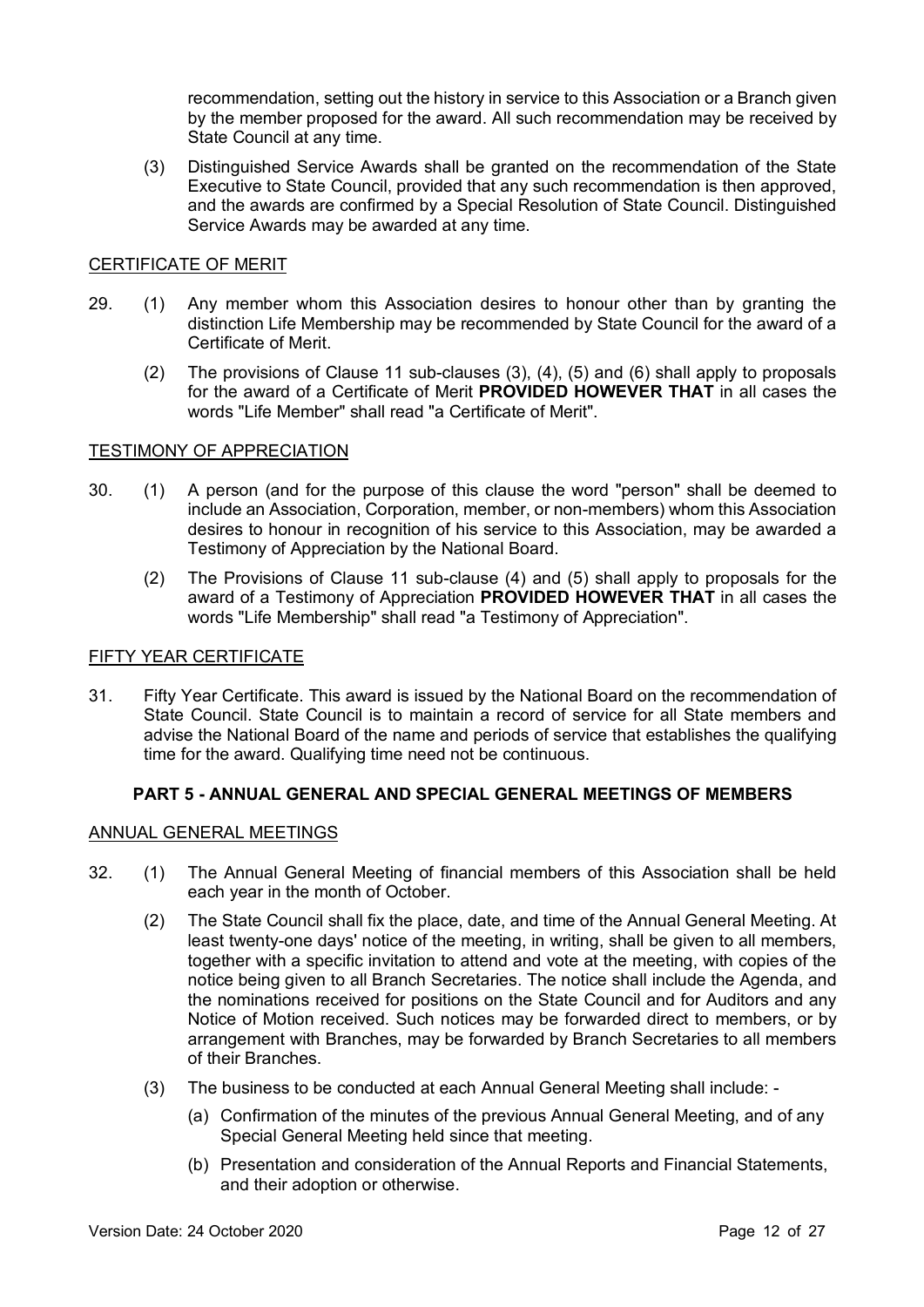- (c) Election of members of State Council for the ensuing year.
- (d) Endorsement of Auditors for the ensuing year.
- (e) Consideration of any matters of which Notice of Motion has been given in accordance with this Constitution; and
- (f) Any other General Business.
- (4) Nominations for position on State Council, and any Notices of Motion to be considered at an Annual General Meeting shall be in writing and must be received by the State Secretary at least four weeks before the date of the Annual Meeting. Such nomination must be signed by two financial members and by the member nominated. Notices of Motion must clearly set out the motion to be moved with the reasons for presenting it and must be signed on behalf of a Branch Committee, or by at least ten financial members.
- (5) The State President, or in his absence, a State Vice President, shall be chairman at all Annual General Meetings, and shall be entitled to a deliberative vote, and in the event of an equality of votes, to a casting vote.
- (6) All matters for decision at an Annual General Meeting shall be properly proposed and seconded and shall be decided on a show of hands unless a poll is requested by at least ten percent of the members present.
- (7) If more nominations for position on State Council are received than are required, the election for those positions shall be decided by a ballot conducted by two scrutineers appointed by the meeting.
- (8) Proxy or postal votes shall be permitted at any Annual General Meeting of this Association if received by the Secretary two weeks before the scheduled meeting.
- (9) At the Annual General Meeting or Special General Meeting of this Association at which this Constitution is adopted by the members, all positions on State Council shall be declared vacant, and thenceforth the management of the business and affairs of this Association and the control and custody of its funds shall be vested in the State Council elected at that meeting.

## SPECIAL GENERAL MEETINGS

- 33. (1) Special General Meetings of financial members of this Association shall be called by the State Council whenever it considers matters of sufficient importance have arisen which it considers warrant the calling of such a meeting, or whenever a requisition in writing, signed by at least fifteen financial members or 5% of the current financial members of the Association, whichever shall be the lesser, or whenever such a requisition from at least two Branches, for such a meeting and specifying clearly its objectives, is received by the State Secretary.
	- (2) All Special General Meetings shall be called for a date within two months from the State Council decision to call such a meeting, or from the date of receipt by the State Secretary of a requisition in writing as prescribed in the preceding sub-clause.
	- (3) The State Secretary shall forward notice of every such Special General meeting to all financial members of this Association, giving at least twenty-one clear days' notice specifying clearly the place, date and time of the meeting, and the objective and business to be discussed at the meeting. Only the business so specified may be dealt with at the meeting. Such notices may be forwarded direct to members, or by arrangement with Branches, may be forwarded by Branch Secretaries to all members of their Branches.
	- (4) The quorum at all Special General Meetings shall be fifteen financial members, or 5% of the current financial membership of the Association, whichever shall be the lesser, present and voting in person. If a quorum is not present within fifteen (15) minutes of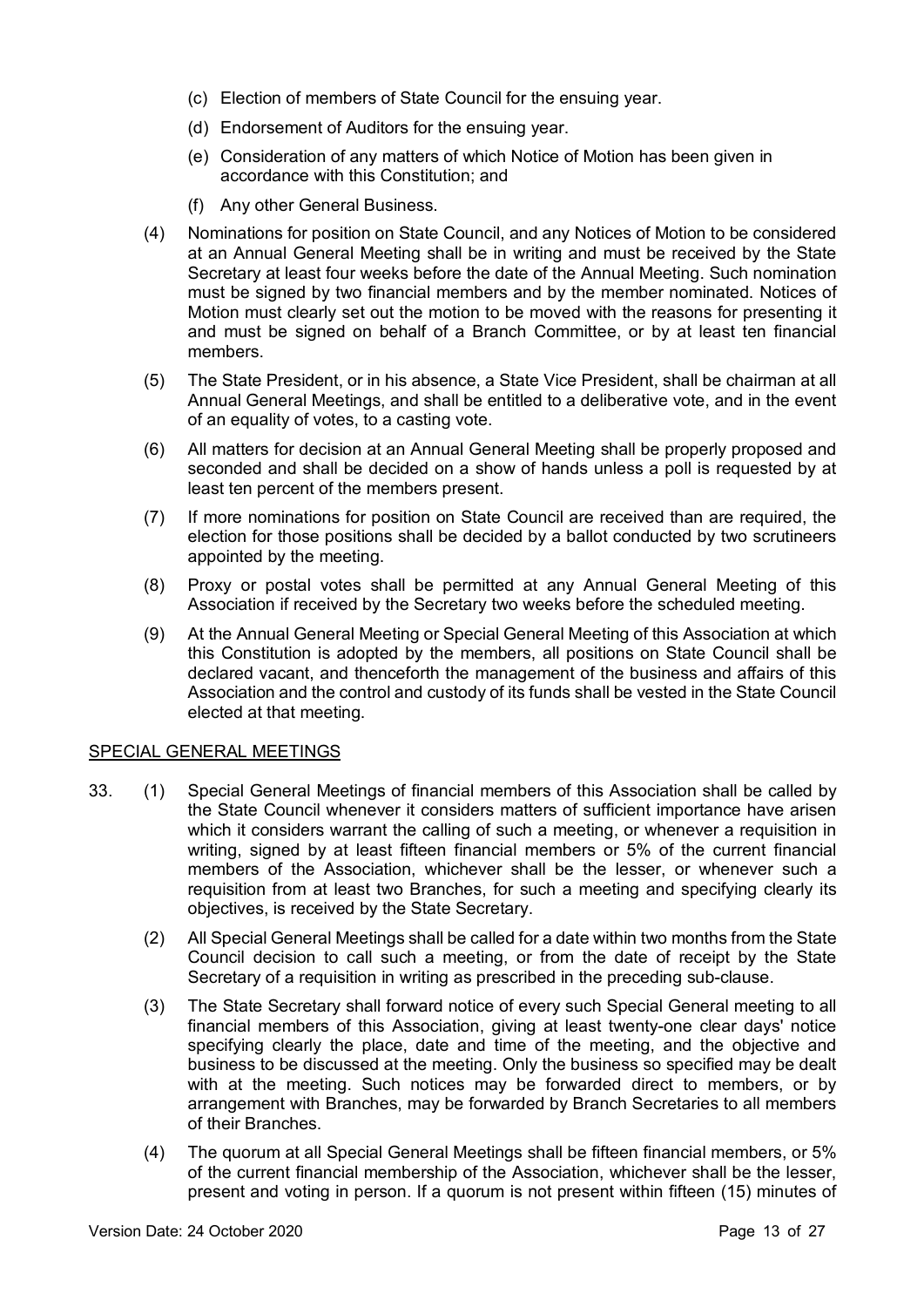the time for which the meeting has been called, those present shall fix a place, date, and time for another meeting to be held in its place, and those present at the replacement meeting shall constitute a quorum for that meeting.

- (5) The State President, or in his absence, a State Vice President, shall be Chairman at every Special General Meeting, and shall have a deliberative vote, and in the event of an equality of voting, a casting vote. If the President and Vice Presidents are all absent the member's present shall elect one of their number to be Chairman of the meeting.
- (6) Any amendment to, or replacement of this Constitution shall only be made after authorisation at an Annual General Meeting, or at a Special General Meeting called for that purpose, and then only after the passing of a resolution specifying the amendments by a majority of two thirds of those present and voting in person.

## **PART 6 - STATE COUNCIL**

## COMPOSITION AND ADMINISTRATION

- 34. (1) The State Council of this Association shall consist of:
	- (a) State President
	- (b) Two State Vice Presidents
	- (c) State Secretary
	- (d) State Treasurer
	- (e) Up to five other State Councillors
	- (2) The State President, State Secretary and State Treasurer shall retire at the Annual General Meeting every year, but shall be eligible for re-election.
	- (3) The two State Vice-Presidents shall each hold office for two years, retiring at the Annual General Meeting at the end of their second year on State Council, but shall be eligible for re-election.
	- (4) All State Councillors other than President, Secretary and Treasurer shall hold office for two years, retiring at the Annual General Meeting at the end of their second year on State Council, but shall be eligible for re-election.
	- (5) Regardless of subclauses (3) and (4), a State Vice-President or other State Councillor may be elected for only one year if necessary to facilitate staggered terms of office.
	- (6) The State Vice-Presidents, State Secretary and State Treasurer may all hold more than one office on State Council.
	- (7) All positions on State Council shall be honorary, but members shall be entitled to reimbursement of out-of-pocket expenses approved at a meeting of State Council.
	- (8) The office of a member of State Council shall become vacant if that member:
		- (a) Dies.
		- (b) Submits a written resignation to State Council, which accepts the resignation, provided that such acceptance shall not be unreasonably withheld.
		- (c) Is absent from three consecutive State Council Meetings without consent of state Council;
		- (d) Becomes bankrupt or makes an arrangement with creditors;
		- (e) Becomes mentally ill and incapable of handling his or her own affairs;
		- (f) Ceases to be a financial member of this Association;
		- (g) Holds an office of profit in this Association;

Version Date: 24 October 2020 **Page 14 of 27** (h) Is directly or indirectly interested in any contract or proposed contract with this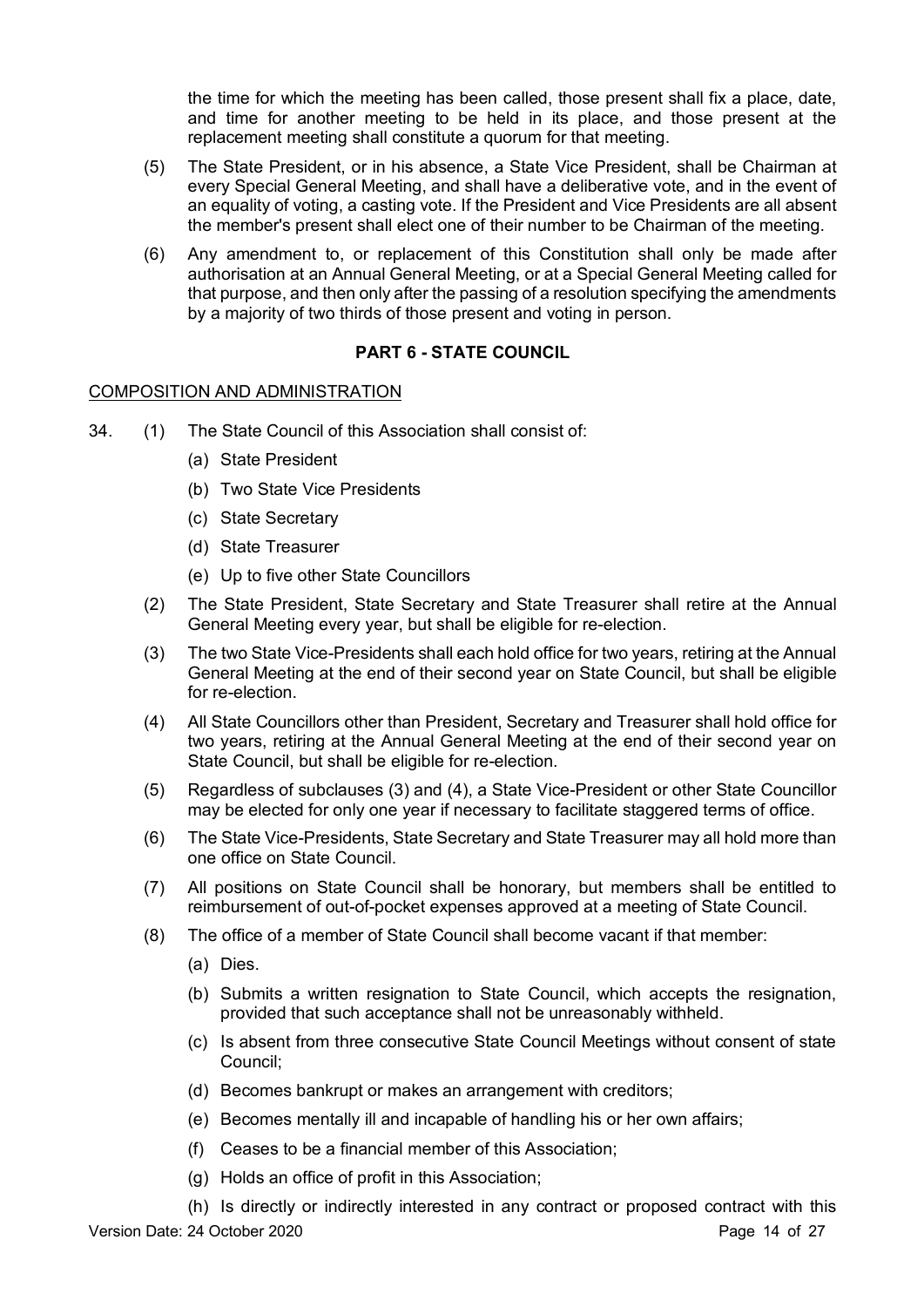Association; or

- (i) Is removed from office by a Special Resolution of State Council, provided that the member shall be entitled to appeal to a Special General Meeting of members of this Association called for the purpose
- (9) A vacancy in State Council may be filled by the Council and the member so appointed shall hold office until the next Annual General Meeting.
- (10) State Council shall have and exercise such powers and discretions as are necessary to carry out the objects and powers of this Association set out in this Constitution, Including: -
	- (a) Managing responsibly the business and affairs of this Association for the benefit of, and on behalf of, members of this Association.
	- (b) Ensuring that correct financial accounts and administrative records showing the financial position, assets and liabilities, membership lists and other relevant information are maintained.
	- (c) Effecting and maintaining all insurances that this Association, is required by law to maintain or are necessary to safeguard the Associations interest.
	- (d) Ensuring that financial accounts and administrative records showing the financial position, assets and liabilities, membership lists and other relevant information are maintained.
	- (e) Carrying into effect all resolutions which have been passed at an Annual General Meeting of the Association.
	- (f) Whenever necessary, interpreting fairly and objectively the provisions of the Constitution.
- (11) Notwithstanding that a State Council member shall be a registered member of a Branch, he or she shall at all times act for the benefit of this Association and all of its members generally whilst in the execution of his or her duties as a State Councillor.
- (12) State Council shall hold a meeting not less than six times in each calendar year, at such times and places as it shall determine.
- (13) A meeting of State Council shall be called by the State Secretary on the instructions of the State President or at the written request of any five members of State Council. Written notice of such meeting shall be given to all State Council members at least seven days prior to the meeting unless all members agree to waive such notice.
- (14) The State President, or in his absence, a State Vice- President, shall preside at all meetings of State Council. If at any meeting neither the State President nor a State Vice President is present at the time appointed for the meeting, the members present shall choose one of their number to chair the meeting.
- (15) At meetings of State Council the number of Council Members whose presence is required to constitute a quorum is:
	- (a) if the number of Committee Members then in office is an even number, half of the number of Committee Members plus one; or
	- (b) if the number of Committee Members then in office is an odd number, half of the number of Committee Members rounded up to the next whole number.
- (16) If a quorum is not present within fifteen minutes after the appointed time for a meeting, those present shall fix a date and time for another meeting to be held in its place, and those present at the adjourned meeting shall constitute a quorum for that meeting.
- (17) All questions and resolutions at State Council meetings shall be decided by a majority of the votes of those members present. The Chairman shall have a deliberative vote and in the event of an equality of voting, a casting vote.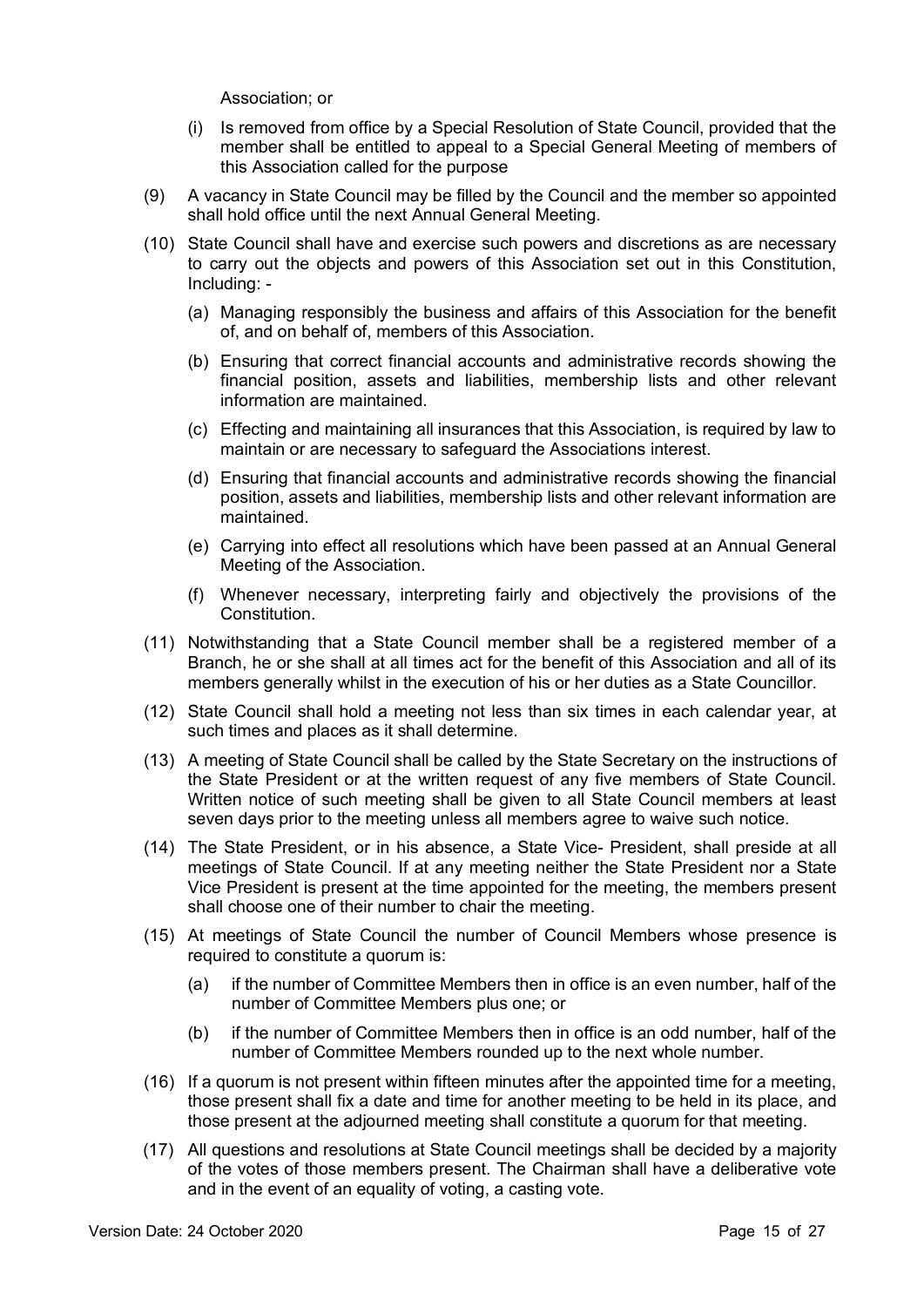(18) The State Council may delegate to the State Executive the administration of the dayto-day affairs of this Association. In doing so it shall define the powers and responsibilities thus delegated to the State Executive and shall amend or modify these from time to time as it considers necessary or desirable.

## STATE EXECUTIVE

- 35. (1) The State Executive shall consist of:
	- (a) The State President
	- (b) Both State Vice-Presidents
	- (c) The State Secretary
	- (d) The State Treasurer
	- (2) The State Executive shall be responsible for the efficient administration of the day-today business and affairs of this Association, and for carrying into effect the decisions and directions of the State Council. State Executive shall meet as often as may be necessary to discharge its responsibilities, and to maintain and uphold this Constitution and By-laws.
	- (3) Whilst the State Executive shall be responsible to, and subject to the directions of State Council, no such direction shall invalidate any prior actions of the State Executive in carrying into effect such decisions and directions of the State Council which were within authority previously delegated to it by the State Council, and were carried out in good faith.
	- (4) With the prior approval of State Council, the State Executive may delegate to one or more of its members, or to sub-committees' appointed by State Executive and chaired by one of its members, such of its functions as it sees fit, provided that such delegation is accompanied by a clear definition and communication of the authority and responsibility's involved.

## DELEGATION BY STATE COUNCIL TO SUB-COMMITTEES

- 36. (1) State Council may delegate to one or more sub-committees, consisting of at least one member of State Council, and such other members of this Association as State Council sees fit, the exercise of such of the functions of State Council as it may specify from time to time by formal resolution, other than:
	- (a) The power of delegation, and
	- (b) A function which is a duty imposed on State Council by the Act, or by any other law or authority.
	- (2) The authority and responsibility' delegated to such sub-committees together with the purpose and objectives of such delegation shall be clearly defined and communicated to each sub-committee at the time of delegation.
	- (3) Any function delegated to sub-committee under this clause, may be exercised by the sub-committee until the delegation is revoked or the terms of the delegation are amended by State Council.
	- (4) A sub-committee may meet and adjourn as it thinks proper.
	- (5) Any act or thing done or suffered by a sub-committee acting in the exercise of a delegation under this clause shall have the same force and effect as if it had been done or suffered by State Council itself.
	- (6) The Chairman of each sub-committee appointed by State Council shall report upon the progress and status of his sub-committee's project to each meeting of State Council.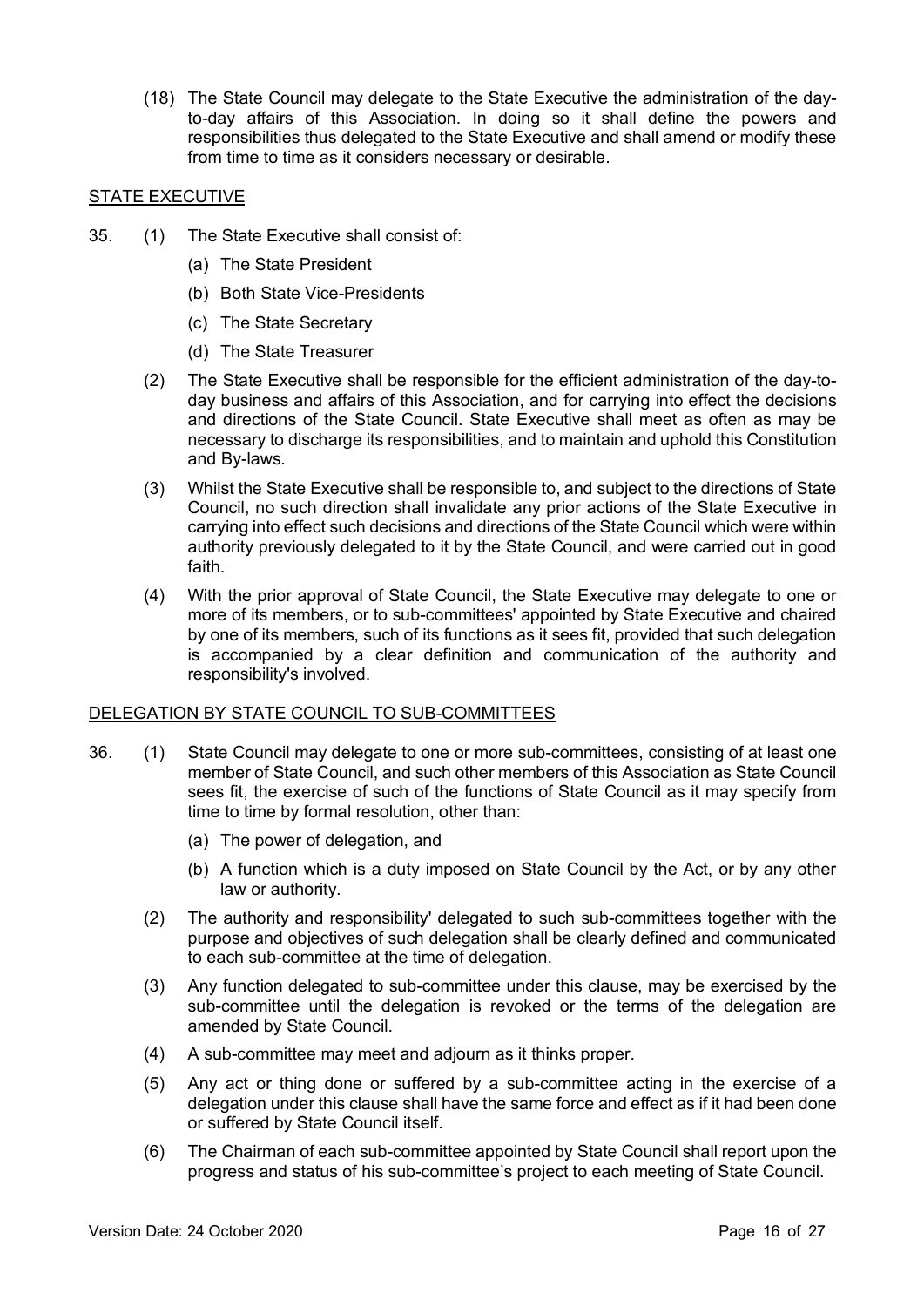## BY-LAWS

- 37. (1) State Council shall have power from time to time to make By-Laws that are not inconsistent with this Constitution for the efficient working of the Association, and to alter, amend or rescind any By-Law as may be necessary.
	- (2) A record of all By-Laws shall be maintained by the Secretary and shall be available for inspection by members.

## **PART 7 - BRANCHES**

#### ESTABLISHMENT BY STATE COUNCIL

- 38. (1) State Council may from time to time establish a Branch consisting of members of this Association with kindred interests in any district in South Australia.
	- (2) A Branch shall consist of at least ten members unless otherwise determined by State Council.
	- (3) Upon receipt by the State Secretary of an application to form a Branch, State Council shall consider the application, and may give permission for the Branch to be formed.
	- (4) The decision of State Council as to the formation of a Branch, its name, or any matter relating thereto shall be final.
	- (5) Any Branch so formed shall upon formation be bound by this Constitution and By-laws and shall be established for the objects set out herein until such time as the Branch has its own constitution approved.
	- (6) Any queries which may be raised by Branches as to admission of members, interpretation of rules or similar matters shall be referred to State Council. That part of this Constitution Governing State Council may, where applicable, also govern each Branch.
	- (7) State Council may at any time in its discretion excise from any Branch formed in any district or town, any portion thereof, and add such portion to any other Branch, or include it in a new Branch **PROVIDED THAT** no such action shall be taken without prior consultation with the Branch or Branches concerned.
	- (8) On the establishment of a Branch by State Council, the Branch shall be issued with a Charter by State Council, which establishes and constitutes the Branch as a Branch of the Air Force Association – South Australian Division.
	- (9) A Branch established and constituted by a Charter under sub-clause 8 will remain a Branch of the Air Force Association – South Australian Division until such time as the Charter is withdrawn by State Council or surrendered by the Branch.

#### RESPONSIBILITY OF UNINCORPORATED BRANCHES

- 39. (1) If a Branch has not become an incorporated association under the provisions of the *Associations Incorporation Act 1985*, this Constitution and By-laws shall apply in all respects to that Branch.
	- (2) Each Branch shall be responsible for the conduct and management of its own business affairs, property and assets, and State Council shall not have any control over such property and assets of a Branch, unless State Council determines that special circumstances have arisen which, to protect the interests and reputation of the Association justifies State Council becoming involved, and if necessary, taking control of the property and assets of that Branch while such special circumstances continue to exist. Such action by State Council shall only be taken following a resolution to do so has been passed at a State Council meeting by a majority of two thirds of its members present and voting.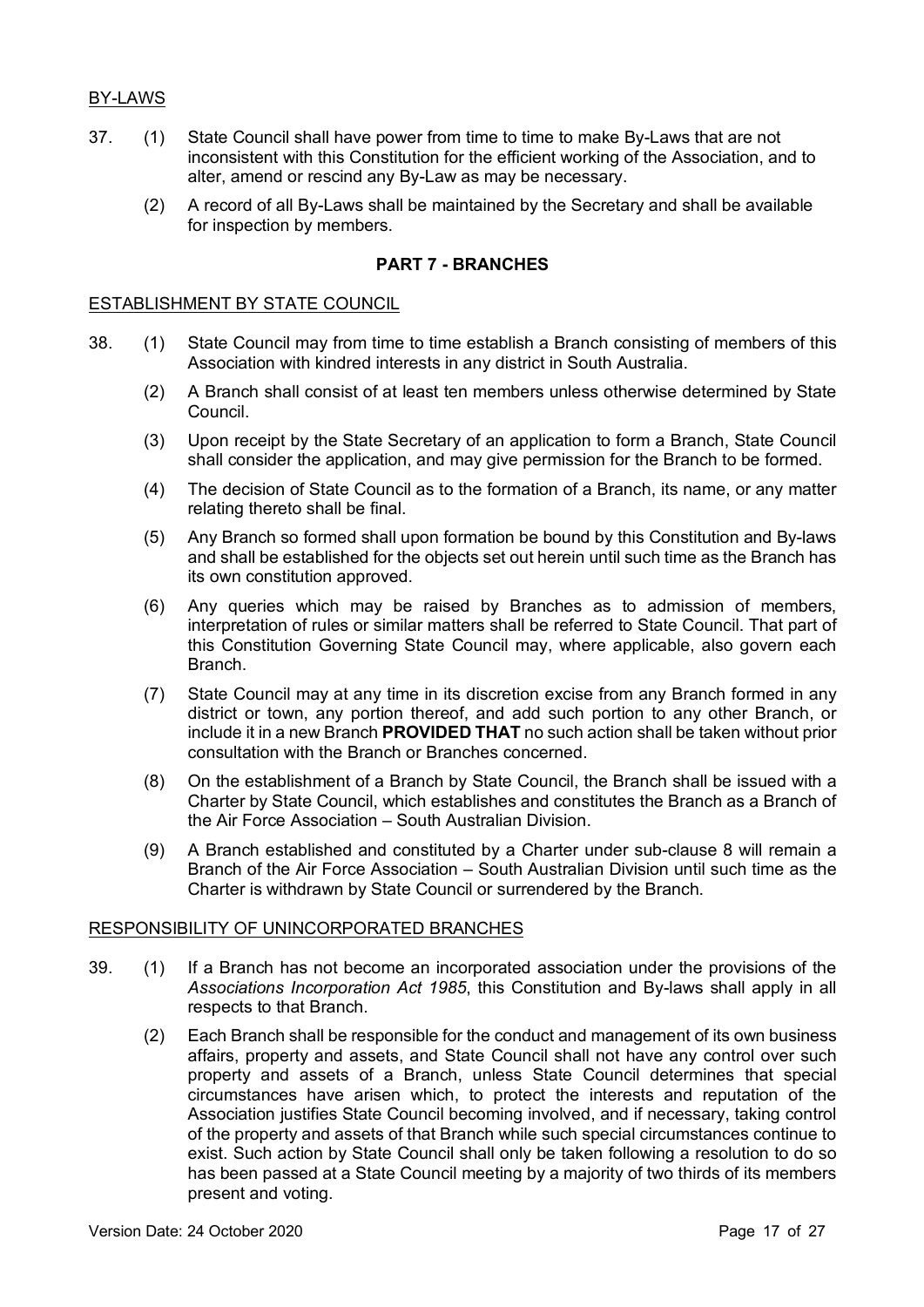(3) Clauses 40 to 48, 50 to 55, 57 and 58, 60 and 61, 63, 66 and 68 do not apply to a Branch that is incorporated under the *Associations Incorporation Act 1985*.

## PROVISIONAL BRANCH COMMITTEE AND INAUGURAL MEETING

- 40. (1) On receipt of State Council permission to form a Branch, a provisional Branch Committee shall be formed, consisting of a Chairman, a Secretary and at least three other members, who shall advertise as widely as possible that a Branch of this Association is being formed, and then shall call together an inaugural meeting of the members and intending members of this Association.
	- (2) At such an inaugural meeting, the members present shall elect a Branch Committee consisting of a Branch President, at least one Vice-President, a Secretary, and a Treasurer, and up to ten other members.

## ELECTION OF BRANCH COMMITTEE

- 41. (1) The President, Vice-President, Secretary and Treasurer of Branch Committees shall retire annually, but all other members of the Branch Committees shall retire each second year. Subject to the provisions of clause 40 of this Constitution, they shall all be eligible for re-election.
	- (2) No salaried officer of any Branch shall be eligible for membership of any committee.
	- (3) All retiring members of Branch Committees shall retain office until the election of their successors, or until they fail to be re-elected or they vacate their office in accordance with the provisions of clause 42 of this Constitution.
	- (4) No person shall be elected to a Branch Committee unless he is a financial member of this Association at the time of his election.
	- (5) The election of members of a Branch Committee whenever there is a contest for any position on the Committee shall be by secret ballot. The procedure for nomination of candidates for election, the mode of voting, the appointment of a returning officer and scrutineers, the declaration of a poll and generally as to all matters connected with elections shall be in accordance with the branch constitution, or if there is no Branch Constitution, with this Constitution.

## VACANCIES AND REMOVAL FROM OFFICE

- 42. The office of a member of a Branch Committee shall be declared vacant by such Branch Committee or by State Council: -
	- (1) Upon death.
	- (2) If he sends to the Branch Committee his written resignation of the office.
	- (3) If he be absent from three consecutive meetings of the Branch Committee without the consent of such Committee.
	- (4) If he becomes bankrupt or makes any arrangement or composition with his creditors generally.
	- (5) If he becomes mentally ill, or a person whose person or estate is liable to be dealt with in any way under the law relating to mental health.
	- (6) If he be requested in writing by all the other members for the time being of the Branch Committee to resign, or if his office be declared vacant by Special Resolution of such Branch Committee **PROVIDED THAT** if he be so requested to resign or if his office be so declared vacant, he shall be entitled to appeal to a General Meeting of the members of his Branch.
	- (7) If he ceases to be a member of this Association, or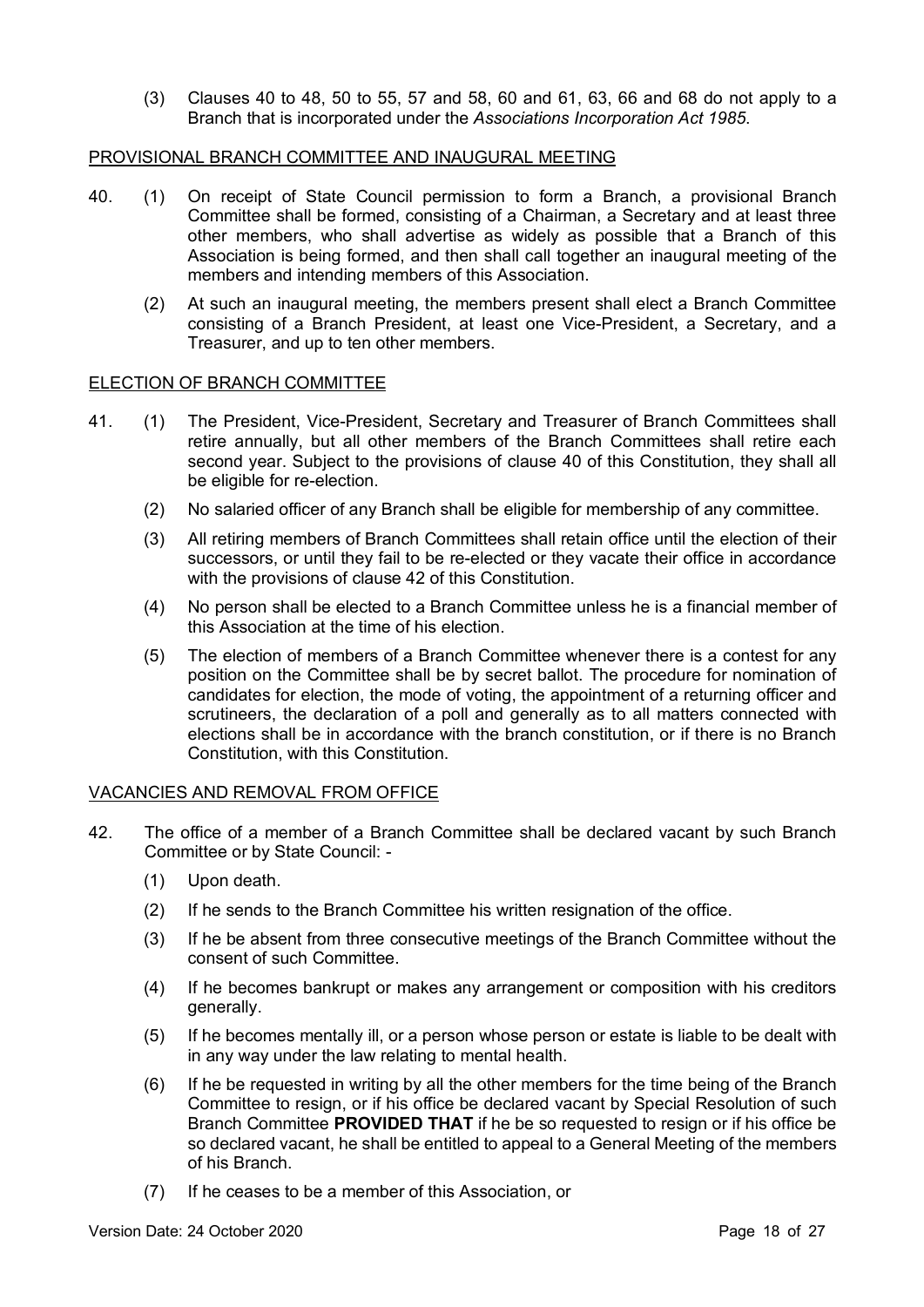- (8) If his subscription be overdue for three months after the first day in January in any year.
- (9) Any vacancy in a Branch Committee may be filled at and by a meeting of the Branch Committee held as soon as practicable after the occurrence of the vacancy, and the member so appointed shall hold office until the next Annual General Meeting.

## POWERS AND DUTIES OF BRANCH COMMITTEES

- 43. (1) The Committee of each Branch shall exercise the powers, authorities and discretions conferred on it, and be subject to the conditions imposed upon it by this Constitution, the Branch Constitution, and by any By-laws of the National Board or State Council.
	- (2) A Branch Committee, in addition to any rights conferred on it by this Constitution and subject to any control which the National Board or State Council is thereby authorised to exercise shall have the following powers, duties and discretions regarding the affairs of the Branch.
	- (3) It may at its discretion appoint such secretaries, officers, clerks, agents and servants of its Branch, for such duties and at such remuneration as it deems fit, and may require such security as it deems necessary and may at any time suspend or dismiss such secretaries, officers, clerks, agents or servants. It shall also from time to time appoint Bankers and Auditors and may appoint legal advisers to its Branch.
	- (4) It may institute conduct, defend, compound or abandon any legal proceedings by and against its branch or the officers thereof or otherwise concerning the affairs of its Branch, and may compound and allow time for payment or satisfaction of any debts due or of any claims or demands by or against its Branch.
	- (5) It may rent or purchase and furnish suitable premises for use by its Branch, and may sell or otherwise dispose of such assets.
	- (6) It may take cognisance of anything affecting this Association or the conduct of members, and may report thereof to State Council

## BRANCH EXECUTIVE

- 44. (1) The President of the Branch, the Vice-President(s), the Secretary and the Treasurer, or those appointed for the time being to act in their stead, shall constitute the Executive of such Branch and the Executive shall have the power to add to their number.
	- (2) The Branch Executive shall carry into effect the directions of the Branch Committee, shall maintain this Constitution, and shall exercise such further powers as may be delegated to it by the Branch Committee.
	- (3) The Branch Executive shall superintend such conduct and business affairs of this Association as may be delegated to it by this Constitution or State Council. It shall, however, be subject to any direction consistent with the provisions of this Constitution which may be given by a majority of the members of the Branch Committee, but such direction shall not invalidate any prior and otherwise valid action of the Branch Executive.

## BRANCH COMMITTEE MEETINGS

- 45. (1) Each Branch Committee shall hold a Committee Meeting at least once in every three months at such time and place as it may determine. However, a Branch Committee Meeting may be called at any time by the Branch Secretary on the instructions of the President or of any three members of the Committee and at least four days' notice to each Committee member. Such notice may be waived, however, provided all members of the Committee consent to the waiver.
	- (2) The Branch President or in his absence, a Vice-President, shall preside at all Branch Committee meetings. In the absence of both the President and Vice-President at the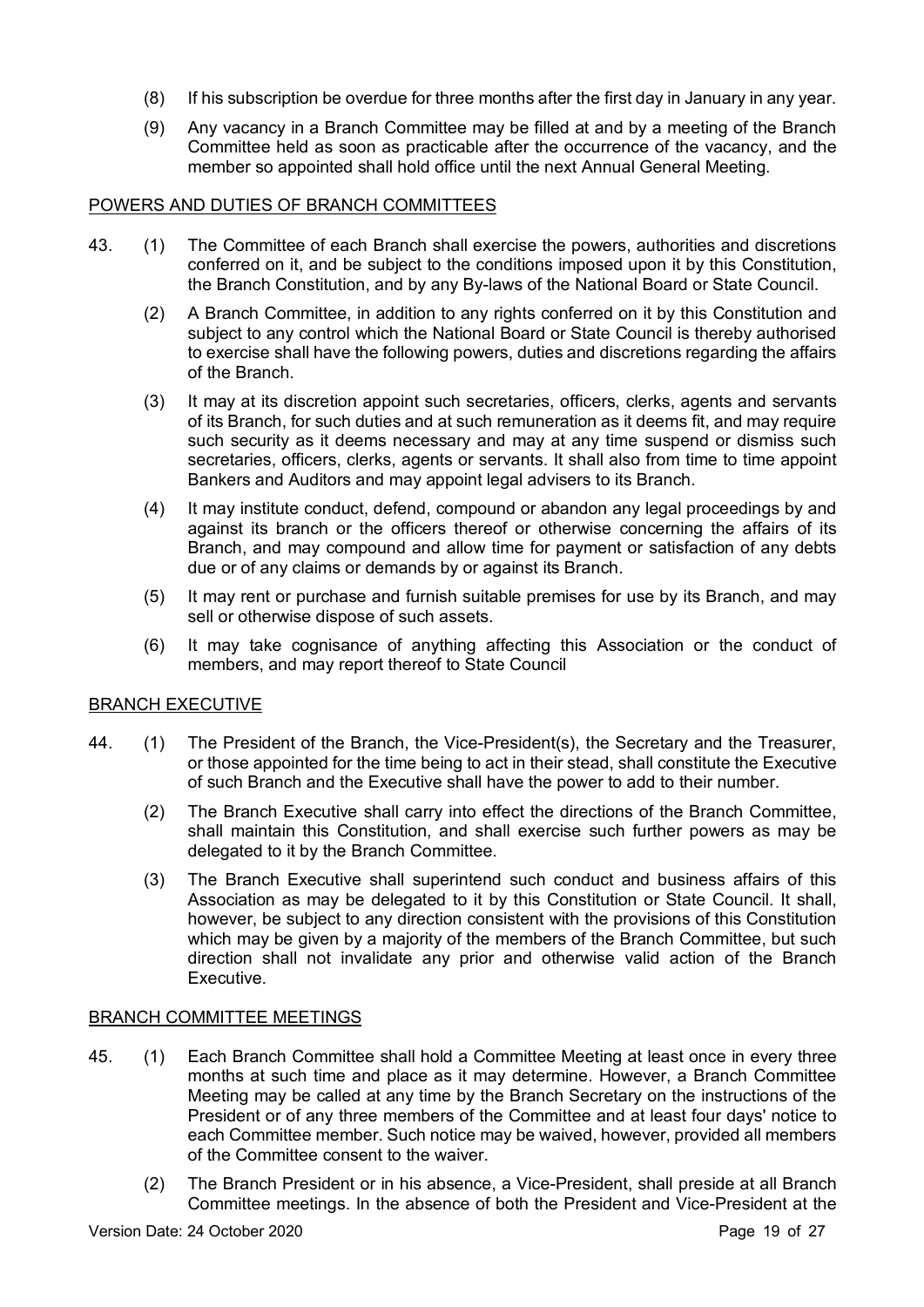time appointed for a Committee meeting, the Committee members present shall elect one of their number to be chairman of the meeting.

- (3) A quorum at Branch committee meetings shall be one third of the number for the time being constituting such Committee.
- (4) Any questions or resolution submitted to any meeting a Branch Committee shall be decided by a majority of the votes of the Committee members then present. The Chairman shall have a deliberative vote, and in the event of an equality of votes, a casting vote.

#### BRANCH ANNUAL GENERAL AND ORDINARY GENERAL MEETINGS

- 46. (1) Each Branch shall hold an Annual General Meeting of members of the Branch once in every year at such time and place as the Branch Committee shall determine.
	- (2) In addition to the Annual General Meeting, each Branch may hold an Ordinary General Meeting or a Special General Meeting at any time, at which recommendations or directions may be made by the members to the Branch Committee.
	- (3) At least twenty-one days before an Annual, Ordinary or Special General Meeting of a Branch, the Branch Committee shall notify all members of the time and place of the meeting and state the nature of the business to be transacted.
	- (4) The quorum at a Branch Annual, Ordinary or Special General Meeting shall be such number as the Branch Constitution provides, or the Branch committee shall decide.
	- (5) A Special General Meeting of a Branch may be called by the Branch Committee at any time it thinks fit, but shall also be called upon receipt by the Branch Secretary of a requisition in writing signed by at least five percent of the current financial members of the Branch, stating the purpose of the meeting and the resolution(s) proposed to be put to the meeting. The meeting shall be convened for the purpose specified and for no other purpose.

## BRANCH TRUSTEES

- 47. (1) There shall not be more than three Trustees of each unincorporated Branch. The first Trustees shall be appointed by the Branch Committee and the property of the Branch other than cash, (which shall be under the control of the Treasurer) shall be vested in them to be dealt with as the Branch Committee shall from time to time direct by resolution, of which any entry in the Minutes Book shall be conclusive evidence. The Trustees shall be indemnified against risk and expense out of the Branch's property. The trustees shall hold office until death or resignation, or until removed from office by resolution of the Branch committee, who may for any reason which may seem sufficient to a majority of them present and voting at any meeting, remove any Trustee or Trustees from the office of Trustee.
	- (2) If by reason of any such death, resignation, or removal it shall be necessary or expedient to the Branch Committee that a new or additional Trustee or Trustees be appointed the Committee shall by resolution nominate the person or persons to be so appointed. For the purpose of giving effect to such nomination, the President of the Branch is hereby nominated to appoint a new Trustee or Trustees of the Branch under the provisions of the *Trustee Act 1936* (as amended), and he shall by deed duly appoint the person or persons so nominated by the Branch Committee and the provisions of the said Act shall apply to any such appointment.
	- (3) Any statement of fact in any such Deed of Appointment shall, in favour of a person dealing bona fide and for value with the Branch or the Branch Committee, and in favour of the Registrar-General, Crown Solicitor or other person registering or certifying title, be conclusive evidence of the fact so stated.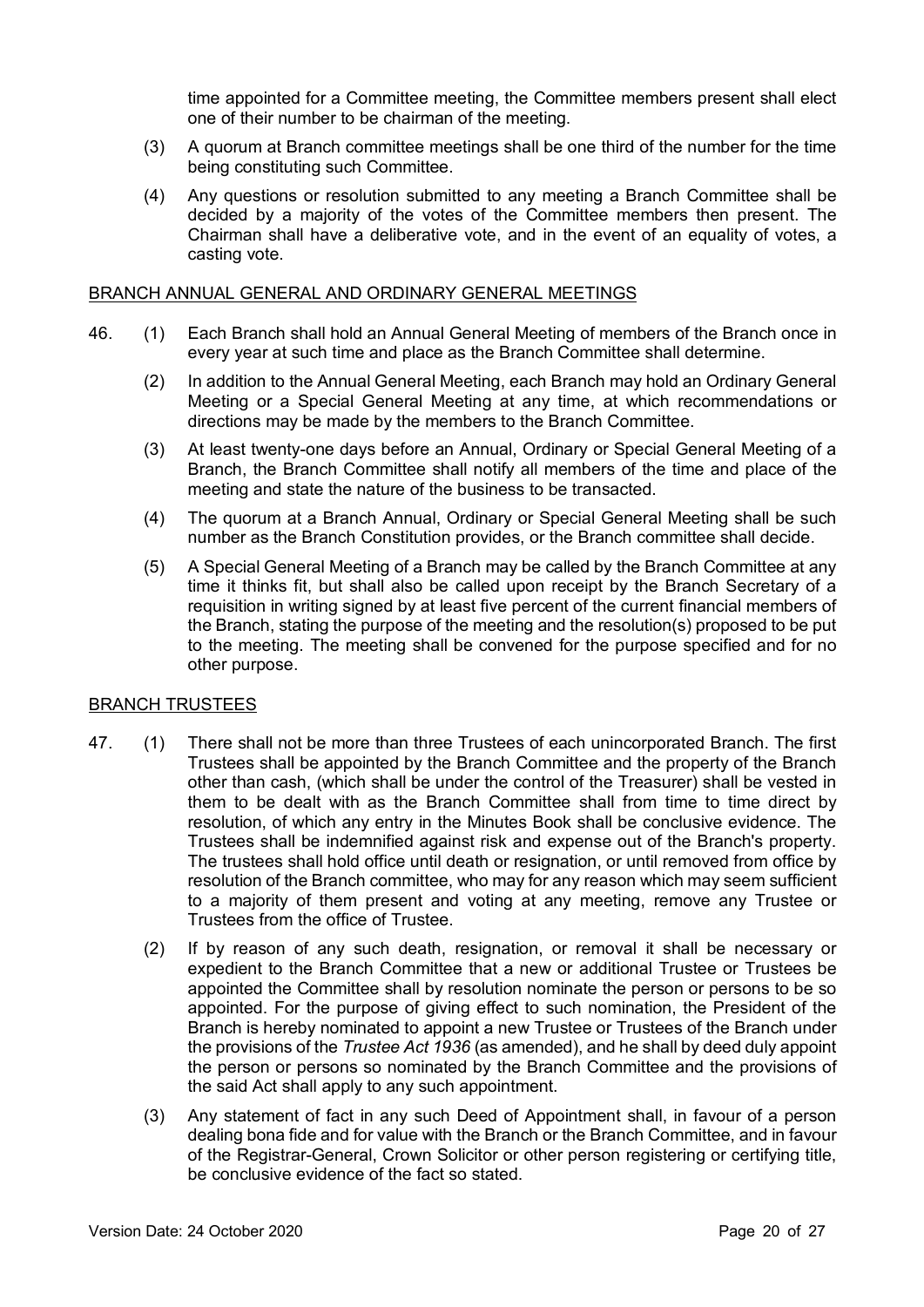## DISPOSAL OF ASSETS

48. If a Branch has ceased to function or votes in favour of winding up and has not or does not make any determination as to disposal of the Branch's assets subject to the provisions of Clause 8 of this Constitution, State Council shall have authority to determine what shall be done with the assets of the Branch.

## **PART 8 - GENERAL PROCEDURES**

#### DIVISIONAL TRUSTEES - APPOINTMENT AND REMOVAL

49. The State Council may appoint Trustees to hold property on behalf of this Association generally. The State Council may at any time remove a Trustee or Trustees appointed by it and appoint a new Trustee or Trustees in the place of any Trustee or Trustees so removed, or of any Trustee or Trustees who may die or resign.

#### SPECIAL RESOLUTION

- 50. (1) A resolution is a Special Resolution if it is passed by a majority comprising not less than two thirds of the financial members present and voting in person at any Annual or Special General Meeting of the Association, a Branch, or State Council, providing that not less than twenty one days' written notice specifying the intention to propose the resolution as a Special Resolution was given in accordance with this Constitution.
	- (2) A Special Resolution must be passed by an Annual or a Special General Meeting of this Association, or of a Branch, or by a meeting of State Council, as the case may be, to give effect to any of the following matters: -
		- (a) A change of the name of this Association, or of a Branch thereof,
		- (b) A change to the Constitution of this Association, or of one of its Branches,
		- (c) A change of this Associations' objects,
		- (d) To voluntarily wind up this Association and distribute its property and assets,
		- (e) A change of the venue and/or date of an Annual General Meeting as previously determined by an Annual General Meeting,
		- (f) The removal from office of a member of State Council, and
		- (g) In respect of such other matters as are specified in this Constitution, a quorum must be present at the General Meeting.

#### MINUTES OF MEETINGS

- 51. At all meetings of this Association, State Council or a Branch, minutes shall include:
	- (1) All appointments of office-bearers and members of such State Council or Branch Committee,
	- (2) The names of members present at all such meetings, and
	- (3) Proceedings at all such meetings

#### ADMISSION TO MEETINGS

52. No person other than financial members shall be admitted to any meeting except in accordance with this Constitution, or with the express approval of the Chairman of the meeting concerned.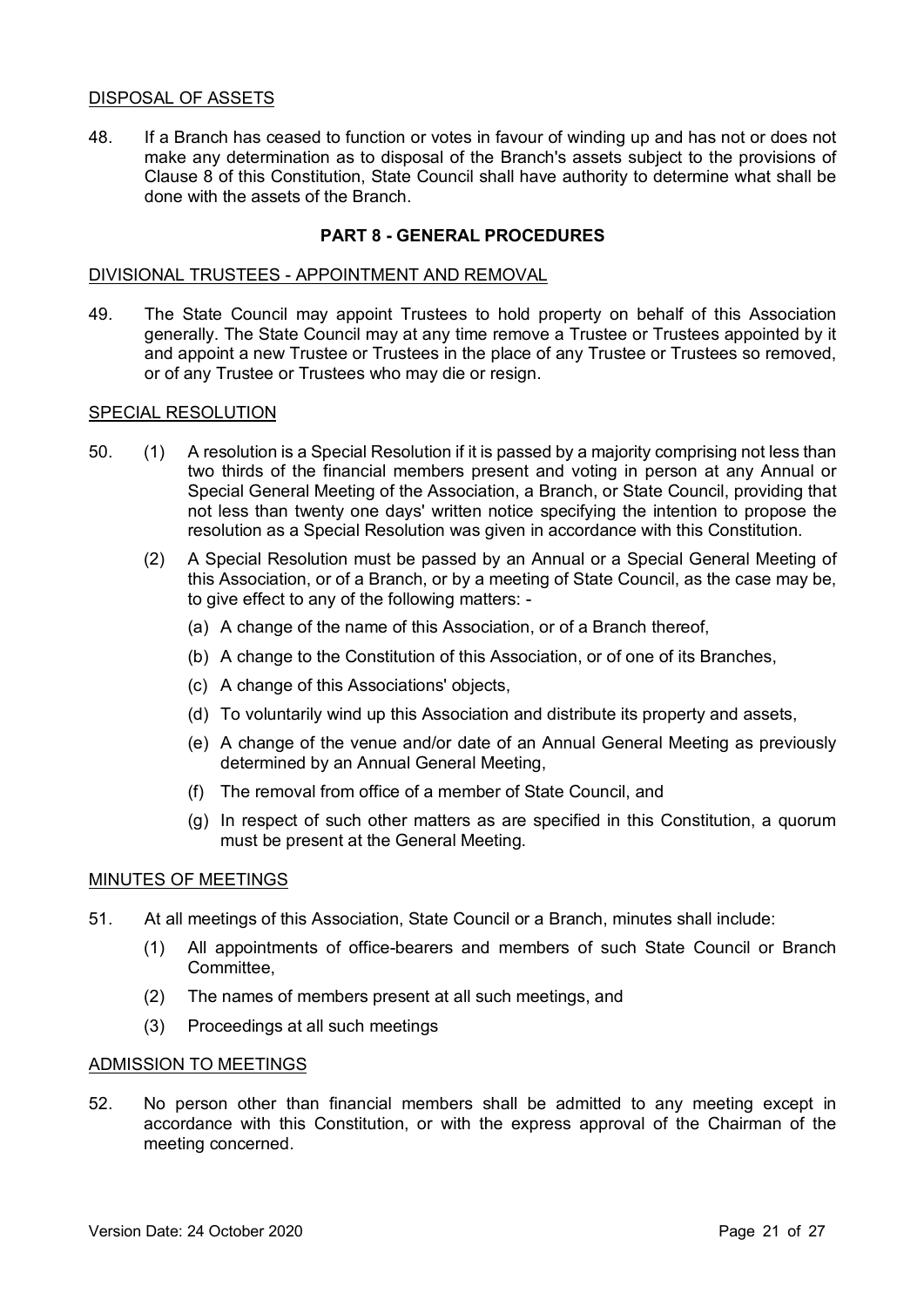## VOTING AND ELECTIONS

- 53. (1) A member must be a financial member to be entitled to vote on any question or to be reckoned in a quorum.
	- (2) On a show of hands, every financial member present in person or by proxy and entitled to vote shall have one vote.
	- (3) The Chairman shall have a deliberative vote and in the event of an equality of votes, a casting vote, which shall be cast in the negative.
	- (4) All votes shall be given personally and voting by proxy is permitted but only where provided for under this Constitution. Where proxy voting is permitted, a member shall be entitled to appoint another financial member as his proxy provided the proxy is given on the form prescribed for the meeting and it is properly completed and signed by the giver.
	- (5) A motion or amendment proposed and seconded at any meeting shall be put by the Chairman and decided by a majority of the members present on a show of hands and the declaration of the Chairman as to the majority shall be final, unless a poll be forthwith demanded by not less than five financial members present and entitled to vote at the meeting PROVIDED THAT no poll shall be taken as to the appointment of a Chairman or of scrutineers or the adjournment of a meeting. The demand for a poll shall not prevent the continuance of the meeting for the transaction of any business other than that on which the poll is demanded.
	- (6) If a poll is demanded at any meeting, it shall be taken by straight voting and not by preferential voting and the Chairman shall declare the time and place for conducting the poll and the result of the poll shall be deemed to be the resolution of the meeting at which the poll was demanded.
	- (7) At an Annual General Meeting at which a vote for the election of office-bearers of this Association or a Branch, or for the election of members of State Council or a Branch Committee is held, the names of the candidates for election to any office shall appear on or be written on to the ballot paper in the order in which they are drawn by lot. In the event of a tied vote for any position, the elected person shall be the candidate whose name is the first drawn by lot.
	- (8) At a meeting of State Council at which recommendations are to be made:
		- (a) to the National Board for Life Membership, the awards of Certificate of Merit, or Testimony of Appreciation; or
		- (b) for the Distinguished Service Award;

these matters maybe decided by ballot of the State Council members present at the meeting.

## **SCRUTINEERS**

54. At any meeting at which a poll has been demanded, the members present shall appoint two scrutineers, who shall open and examine the voting papers, report to the members the result of the voting and hand to the Returning Officer a properly prepared and signed statement of the voting. Such report shall be conclusive as to the result of the poll and the scrutineers' report shall be tabled at the meeting.

## RETURNING OFFICER

55. Elections conducted in accordance with this Constitution shall be conducted by a Returning Officer appointed by the members present at the meeting, who shall report to the members the result of the election.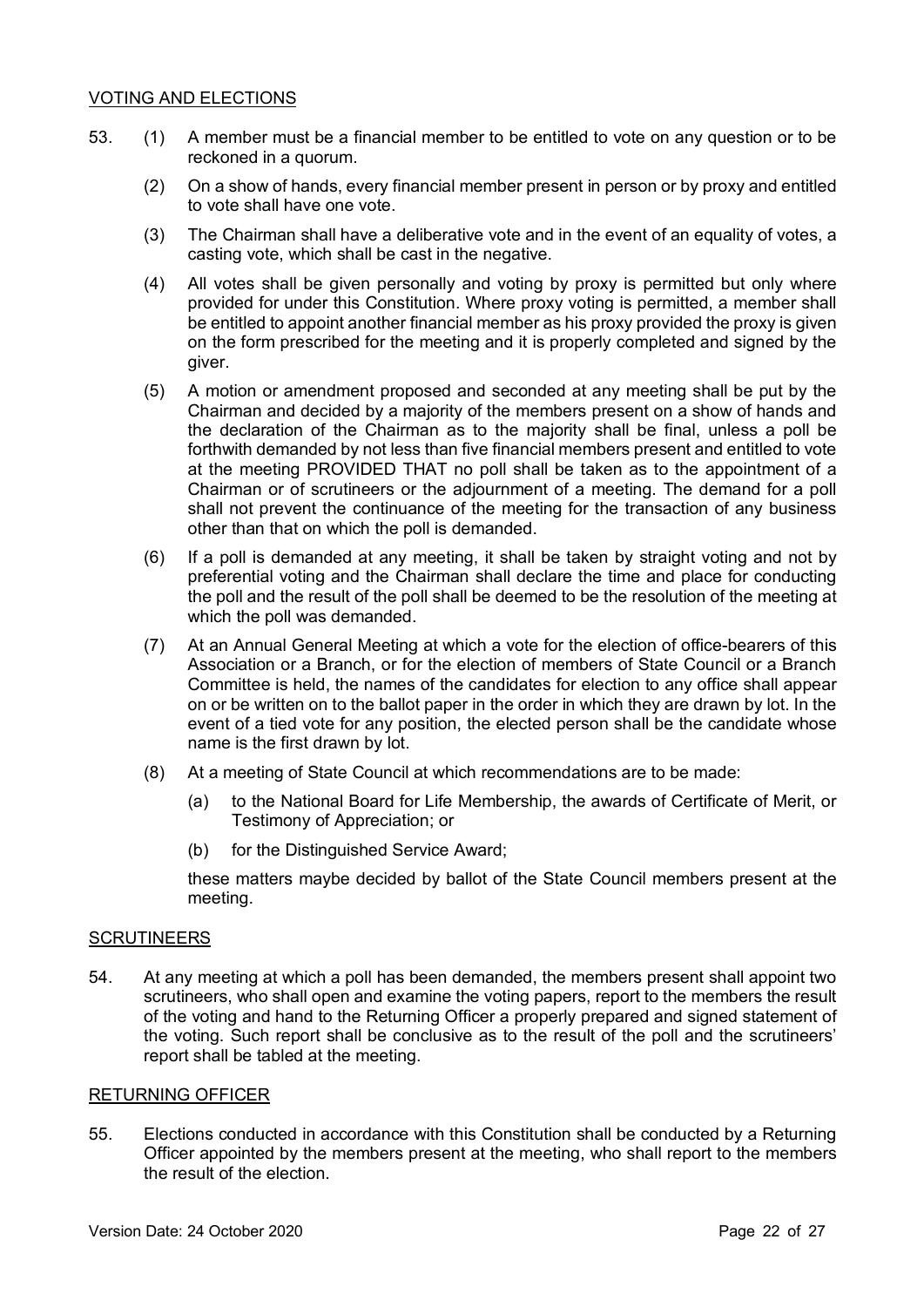## **PART 9 - FUNDS**

## SOURCE OF FUNDS

56. The funds of this Association shall be derived from the subscriptions of member donations, grants, fundraising activities and such other sources as may be approved by State Council.

## MANAGEMENT OF FUNDS

- 57. (1) All moneys when received on account of this Association by State Council, State Executive or a Branch Committee, shall be paid into a banking account of this Association or Branch, as the case may be. Such bank shall be determined by State Council or the Branch Committee.
	- (2) This Association and each Branch, as the case may be, shall authorise the expenditure of its own revenue.
	- (3) All cheques, bills of exchange, promissory notes and other negotiable instruments made payable to the Association or a Branch shall be endorsed or accepted on behalf of the Association or Branch as determined by State Council, or the Branch Committee. All cheques drawn on their respective bank accounts by the Association or a Branch shall be signed by at least two signatories who are members of and authorised by State Council or the Branch Committee, as the case may be.
	- (4) Funds not required short term for ordinary purposes by the Association or a Branch may be invested in bank fixed deposits or other securities authorised by law as Trustee investments, as authorised by State Council or the Branch Committee. No member of state Council or a Branch Committee shall be answerable for any loss which may arise from such investments, unless such loss is due to his wilful neglect or default.
	- (5) No accounts payable by the Association or a Branch shall be paid until first authorised by State Council or the Branch Committee unless otherwise specifically determined by State Council or the Branch Committee, in which case such payments shall be ratified by a specific resolution at the next meeting of State Council or the Branch committee following such payments.

## DUTIES OF THE TREASURER

- 58. (1) Subject to clause 57 of this Constitution, the State or Branch Treasurer, as the case may be, shall take charge of all moneys belonging to this Association or a Branch and shall within seven days of its receipt deposit such moneys to the credit of this Association or the Branch, as the case may be, with their respective bankers.
	- (2) The State and each Branch Treasurer shall keep a correct account of all moneys received and paid and he shall not, for any reason, lend or otherwise appropriate any funds of this Association or any Branch to any member, or for any cause or purpose whatsoever, unless first authorised to do so by State Council or the Branch Committee, as the case may be.
	- (3) The State or Branch Treasurer shall keep the financial accounts current and have them ready when necessary to present the accounts or reports to State Council or the Branch Committee. He shall co-operate with the Auditor and provide him all information that he may reasonably request. He shall prepare an annual Balance Sheet, where appropriate, or an annual Funds Statement and an Annual Income and Expenditure Statement up to the end of each financial year of this Association or Branch, as the case may be.
	- (4) The State Treasurer shall provide a financial report to each State Council meeting summarising the financial position of the Association.
	- (5) Any irregularities concerning the finances of this Association or a Branch must be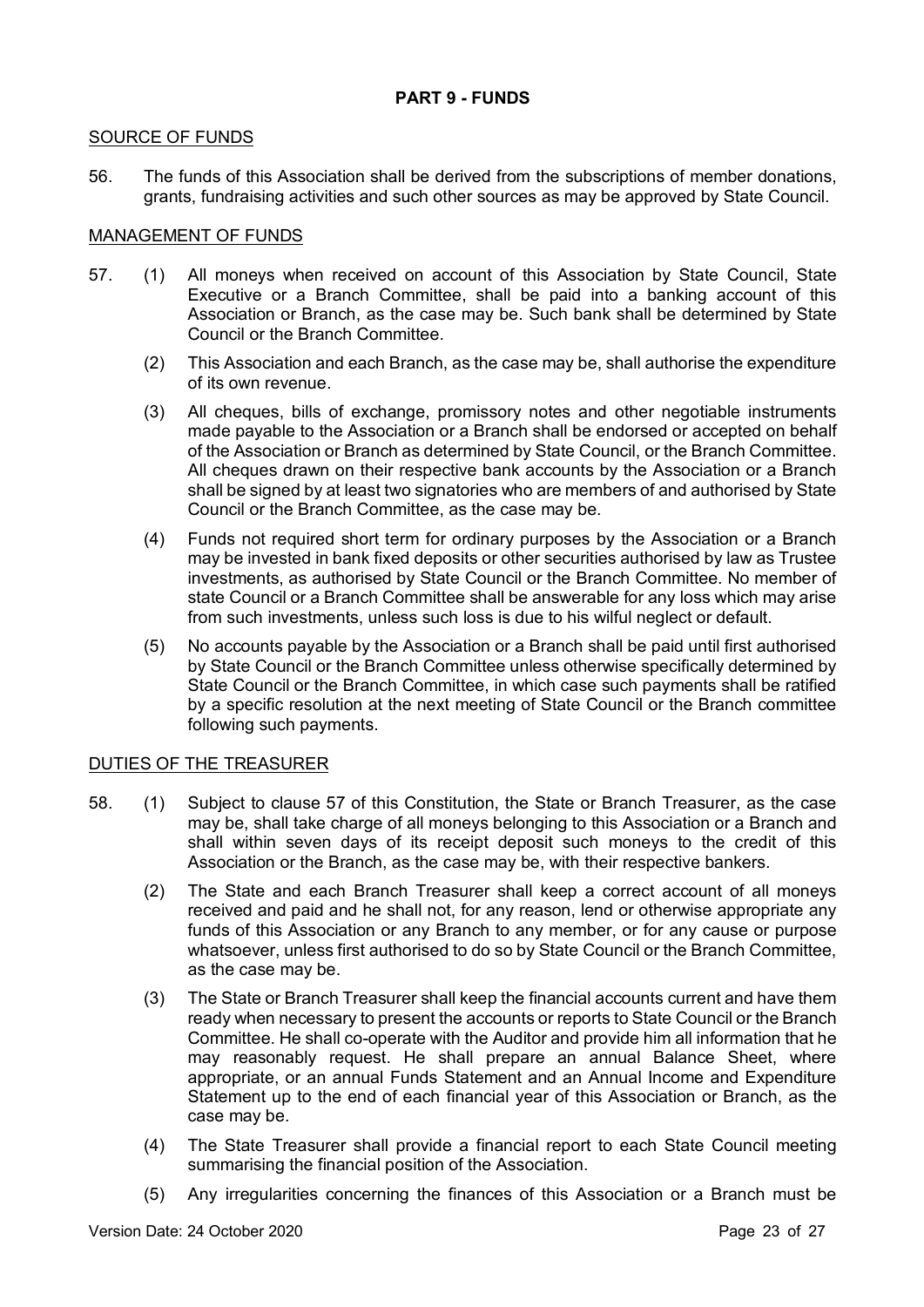reported to State Council or the Branch Committee at its next meeting by the person knowing of the irregularity.

## FINANCIAL YEAR

59. The financial year of this Association shall end on the thirtieth day of June each year and members annual subscriptions shall be due on the immediately succeeding first day of January.

## ACCOUNTS, AUDITS AND REPORTS

- 60. (1) The Annual Financial Statements and Revenue Accounts of this Association duly audited, shall be forwarded to the Treasurer of the National Board within fourteen days after the Annual General Meeting of this Association.
	- (2) Auditors of this Association and those of its Branches shall be appointed at each Annual General Meeting. They shall conduct an audit, at regular intervals not exceeding twelve months, of all relevant accounts, books and records and shall report thereon to members at each Annual General Meeting.
	- (3) No Auditor shall be a member of, or closely related to, a member of State Council or a Branch Committee.
	- (4) Except where the current Auditor of this Association or a Branch resigns, or advises the State Branch Secretary that he will not seek re-election, nomination of an Auditor to replace the current one must be received by the State or Branch Secretary at least twenty one days prior to the Annual General Meeting and a copy of such nomination shall be sent to the current Auditor at least seven days prior to the Annual General Meeting of this Association or Branch as the case may be. The current Auditor shall be entitled to attend and speak at such Annual General Meeting if he wishes.
	- (5) In the event that an Auditor is incapable of acting, resigns, or is disqualified, State Council or a Branch Committee, as the case may be, shall appoint another Auditor to fill the office until the next Annual General Meeting.
	- (6) Copies of the Branch Revenue Account, Balance Sheet or Funds Statement, and the Auditors Report, whenever applicable, together with reports on the activities of the Branch during the preceding year, shall be available to all members of such Branch prior to or at each of its Annual General Meetings. A copy of such documents shall be forwarded to State Council within seven days after such Annual Meeting.

## **PART 10 - MISCELLANEOUS**

## DUTIES OF THE SECRETARY

- 61. (1) The State Secretary shall be responsible to the State Executive and State Council for the proper conduct of the office of this Association and the supervision of any paid staff.
	- (2) The Secretary or other authorised officer of each Branch shall forward to the State Secretary a register of the financial members of the Branch and such other information as State Council may reasonably require from time to time, together with a monthly list of additions and deletions from the Branch membership.
	- (3) The State Secretary and each Branch Secretary shall be responsible for custody of the Common Seal, Minute Books, correspondence, deeds and documents of title to Association or Branch assets, as the case may be, and shall perform such other duties as may be determined by State Council or Branch Committee.

## COMMON SEAL

Version Date: 24 October 2020 **Page 24 of 27** 62 The Common Seal of this Association shall only be used with the authority of State Council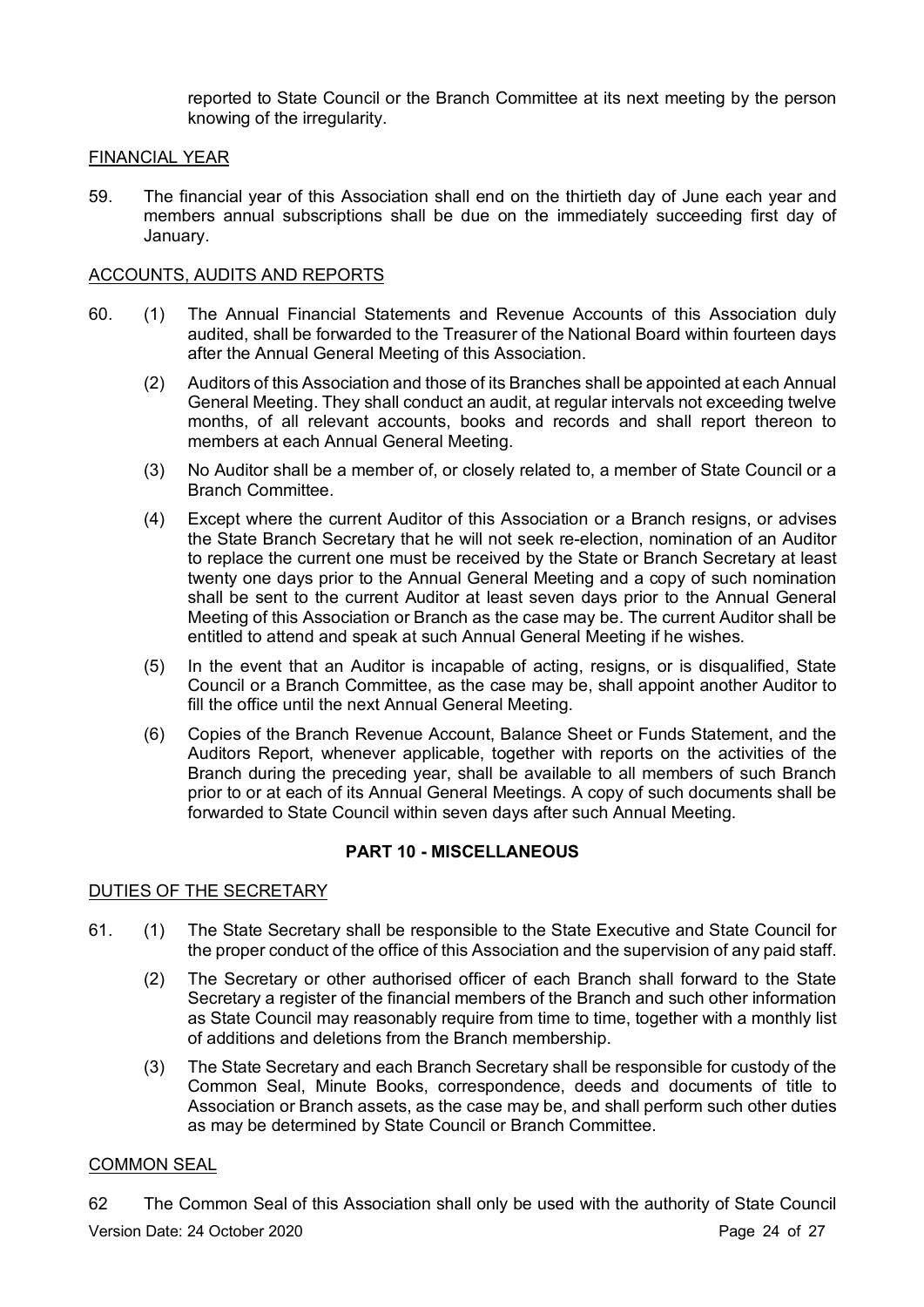and every document to which the Seal is affixed shall be signed by the State President or a State Vice-President and countersigned by the State Secretary or other member of State Council authorised for the purpose.

## ASSOCIATION MINUTE BOOK, RECORDS ETC

63. Minute Books, financial records, deeds, correspondence and other documents of this Association and any Branch shall remain the property of the Association or Branch respectively and if at any time they are not in the possession of or under the control of the State Council or Branch Committee, the State or Branch President shall take the steps necessary to ensure that they are returned to proper custody as soon as possible.

## PUBLIC OFFICER

64. State Council shall ensure that a person is at all times appointed as the Public Officer of the Association. Such Public Officer shall be the State Secretary or another member of the State Council. The State Council may at any time remove the Public Officer and appoint a new Public Officer.

## MEMBERS LIABILITY

65. The members of this is Association shall have no liability to contribute towards the payment of debts and liabilities of this Association or the costs, charges and expenses of the winding up of this Association except to the amount of any unpaid membership subscriptions.

## INDEMNITY

- 66. (1) Every member of State Council or a Branch Committee and every employee of the Association is entitled to be indemnified out of the property and assets of the Association against any liability incurred by them in their capacity as a member of State Council or a Branch Committee or employee in defending any proceedings, whether civil or criminal, in which judgement is given in their favour or in which they are acquitted or in connection with any application in relation to any proceedings in which relief is granted by the Court.
	- (2) The Association must indemnify every member of State Council or a Branch Committee and every employee against all damages and losses (including legal costs) for which any such member or employee may be or become liable to any third party in consequence of any act or omission:
		- (a) In the case of a Council or Committee Member, performed or made in good faith whilst acting on behalf of and with the authority, express or implied of the Council or Branch (as the case may be); and
		- (b) In the case of an employee, performed or made in good faith in the course of, and within the scope of their employment by the Council or Branch (as the case may be).

## AMENDMENT OF CONSTITUTION, OBJECTS OR NAME

67. This Constitution or its statement of objects and powers, or the name of this Association may only be amended by Special Resolution passed by a majority of two thirds of the members present and voting at any Annual or a Special General Meeting of this Association at which notice of the proposed amendment shall have been properly given in accordance with this Constitution.

## ACCESS TO BOOKS

Version Date: 24 October 2020 **Page 25 of 27** 68. The books and registers of this Association shall be kept at the Head Office by the State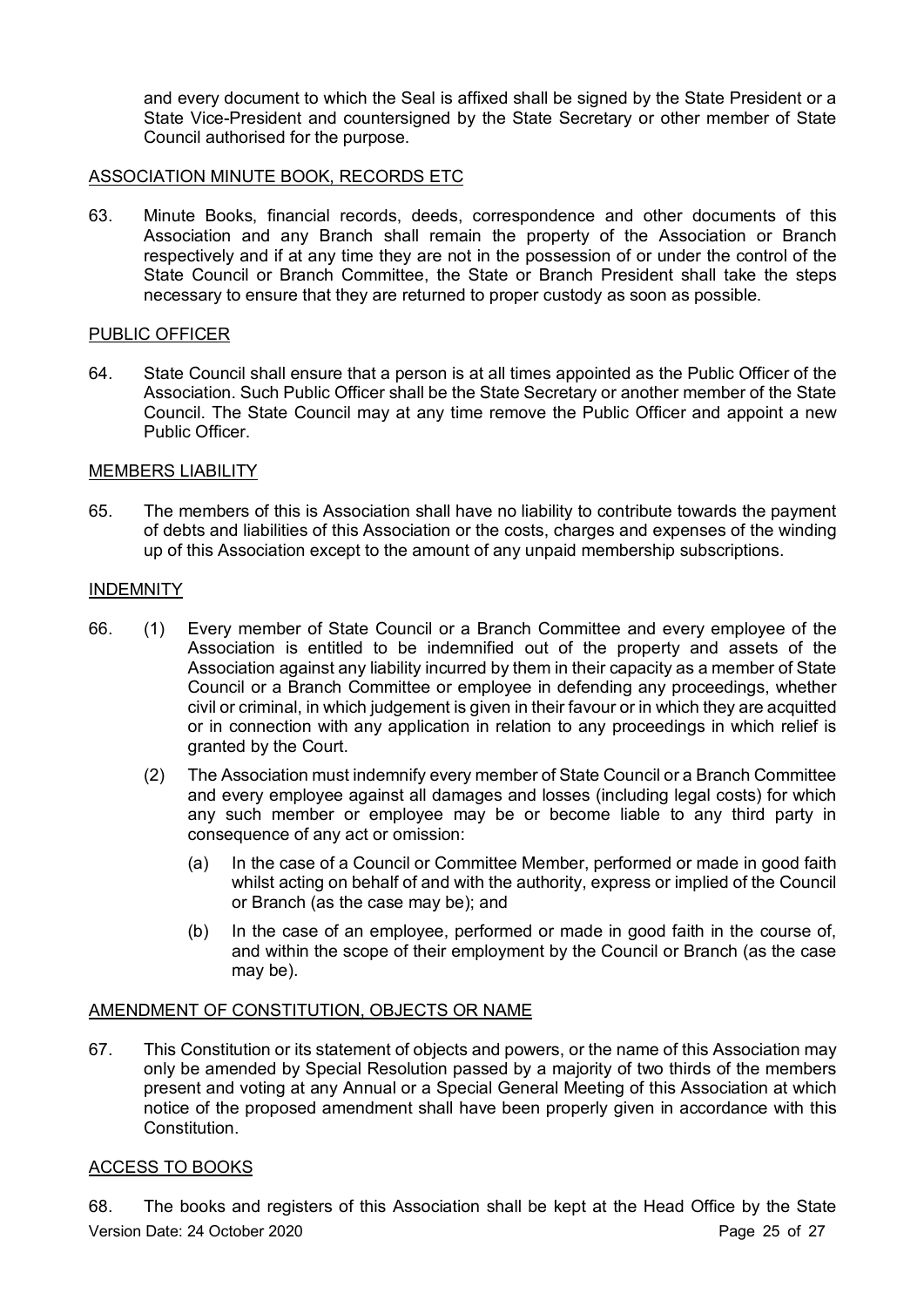Secretary. All such books shall be open to inspection by any financial member at a suitable time arranged with the State Secretary. This clause shall, where applicable, apply to the books of a Branch, which shall be similarly open for inspection. Application for an appointment to inspect shall be made in writing to State Council or to the Branch Committee, as the case may be.

## COPIES OF CONSTITUTION AND BY-LAWS

69. Each financial member on application to the State Secretary or to the Secretary of the Branch in which he is registered, shall be entitled to receive one copy of this Constitution and any By-laws in force.

## PAYMENT ETC. OF OFFICE-BEARERS AND MEMBERS

- 70. A member of State Council shall not be appointed to any salaried office of this Association or any office of this Association paid by fees and no remuneration or other benefit in money or money's worth be given by this Association to any member of State Council except:
	- (1) Repayment of out-of-pocket expenses.
	- (2) Interest at a rate not exceeding interest at the rate for the time being which is or would be charged by this Association's Bankers for money lent to this Association, and
	- (3) Reasonable and proper rent for premises leased to this Association.

## ORDINARY GENERAL MEETINGS

71. In addition to Annual General and Special General Meetings of members, this Association may at any time hold Ordinary General Meetings of members. At least seven days' notice of such Ordinary General Meetings shall be given to all members, notifying the time and place of the meeting and stating the nature of the business to be transacted thereat. Such notices of meetings may be forwarded direct to members, or by arrangement with Branches, may be forwarded by Branch Secretaries to all members of their Branch.

## AFFILIATION OF ORGANISATIONS

- 72. (1) State Council may invite, or approve a request from, any organisation having objectives compatible with, or ancillary to, the objects of this Association to be affiliated with this Association.
	- (2) The affiliation shall take effect on the entry of both parties into a Memorandum of Understanding in writing that is mutually acceptable, and be liable to termination at a time and in the manner pursuant to the Memorandum.

## DISSOLUTION

- 73. (1) If at any General Meeting of members a resolution is passed by a majority of the financial members present, that this Association be dissolved, a Special General Meeting of members of this Association shall be held within two months thereafter, at which not less than one quarter of financial members must be present.
	- (2) At such Special General Meeting, if a resolution for dissolution of this Association is passed as a special resolution, i.e. in this instance, by a majority of at least two thirds of the financial members present and voting, the State Council shall proceed to dissolve the Association.
	- (3) The State Council shall realise the property of this Association, and discharge all of its liabilities. The State Council shall then pay the balance of this Association's funds to one or more associations or clubs considered by State Council to have objects similar to or consistent with the objects of this Association, in such proportions as the State